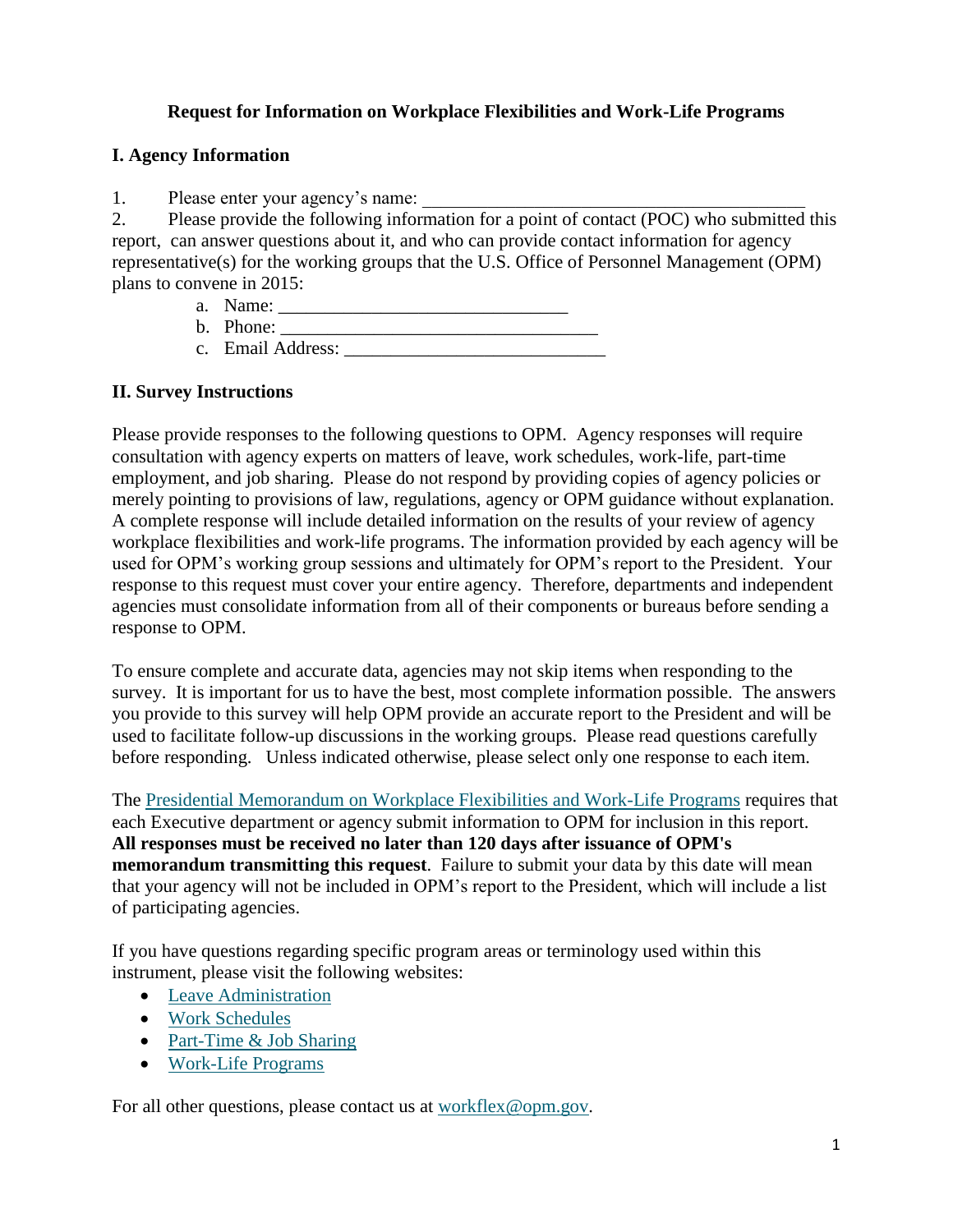## **SECTION ONE: WORKPLACE FLEXIBILITIES**

## **I. Workplace Entitlements and Flexibilities**

Please complete the chart below concerning your agency's specific policies on workplace entitlements and flexibilities.

| <b>Workplace Entitlements and Flexibilities</b>                     |                                                                                                                               |                                                                                                         |                                                                                                            |  |
|---------------------------------------------------------------------|-------------------------------------------------------------------------------------------------------------------------------|---------------------------------------------------------------------------------------------------------|------------------------------------------------------------------------------------------------------------|--|
| <b>Workplace</b><br><b>Entitlements and</b><br><b>Flexibilities</b> | Does your agency<br>have policies on the<br>use and<br>administration of<br>the following<br>programs?<br>$(Y \text{ or } N)$ | <b>Are agency</b><br>policies<br>formally<br>communicated<br>to supervisors?<br>(Y, N or No)<br>Policy) | Are agency policies<br>formally<br>communicated to<br>employees?<br>$(Y, N \text{ or } No \text{ Policy})$ |  |
| <b>Annual Leave</b>                                                 |                                                                                                                               |                                                                                                         |                                                                                                            |  |
| Sick Leave-Self                                                     |                                                                                                                               |                                                                                                         |                                                                                                            |  |
| Sick Leave-                                                         |                                                                                                                               |                                                                                                         |                                                                                                            |  |
| Family                                                              |                                                                                                                               |                                                                                                         |                                                                                                            |  |
| Care/Bereavement                                                    |                                                                                                                               |                                                                                                         |                                                                                                            |  |
| Sick Leave-                                                         |                                                                                                                               |                                                                                                         |                                                                                                            |  |
| Serious Health                                                      |                                                                                                                               |                                                                                                         |                                                                                                            |  |
| Condition of                                                        |                                                                                                                               |                                                                                                         |                                                                                                            |  |
| <b>Family Member</b>                                                |                                                                                                                               |                                                                                                         |                                                                                                            |  |
| Family and Medical                                                  |                                                                                                                               |                                                                                                         |                                                                                                            |  |
| Leave                                                               |                                                                                                                               |                                                                                                         |                                                                                                            |  |
| <b>Voluntary Leave</b>                                              |                                                                                                                               |                                                                                                         |                                                                                                            |  |
| <b>Transfer Program</b>                                             |                                                                                                                               |                                                                                                         |                                                                                                            |  |
| <b>Voluntary Leave</b>                                              |                                                                                                                               |                                                                                                         |                                                                                                            |  |
| <b>Bank Program</b>                                                 |                                                                                                                               |                                                                                                         |                                                                                                            |  |
| <b>Emergency Leave</b>                                              |                                                                                                                               |                                                                                                         |                                                                                                            |  |
| <b>Transfer Program</b>                                             |                                                                                                                               |                                                                                                         |                                                                                                            |  |
| <b>Military Leave</b>                                               |                                                                                                                               |                                                                                                         |                                                                                                            |  |
| <b>Bone Marrow or</b>                                               |                                                                                                                               |                                                                                                         |                                                                                                            |  |
| <b>Organ Donor Leave</b>                                            |                                                                                                                               |                                                                                                         |                                                                                                            |  |
| <b>Court Leave</b>                                                  |                                                                                                                               |                                                                                                         |                                                                                                            |  |
| Home Leave                                                          |                                                                                                                               |                                                                                                         |                                                                                                            |  |
| <b>Funeral Leave</b>                                                |                                                                                                                               |                                                                                                         |                                                                                                            |  |
| Shore Leave                                                         |                                                                                                                               |                                                                                                         |                                                                                                            |  |
| Holidays                                                            |                                                                                                                               |                                                                                                         |                                                                                                            |  |
| Compensatory                                                        |                                                                                                                               |                                                                                                         |                                                                                                            |  |
| Time Off in Lieu of                                                 |                                                                                                                               |                                                                                                         |                                                                                                            |  |
| Overtime                                                            |                                                                                                                               |                                                                                                         |                                                                                                            |  |
| Compensatory                                                        |                                                                                                                               |                                                                                                         |                                                                                                            |  |
| Time Off for Travel                                                 |                                                                                                                               |                                                                                                         |                                                                                                            |  |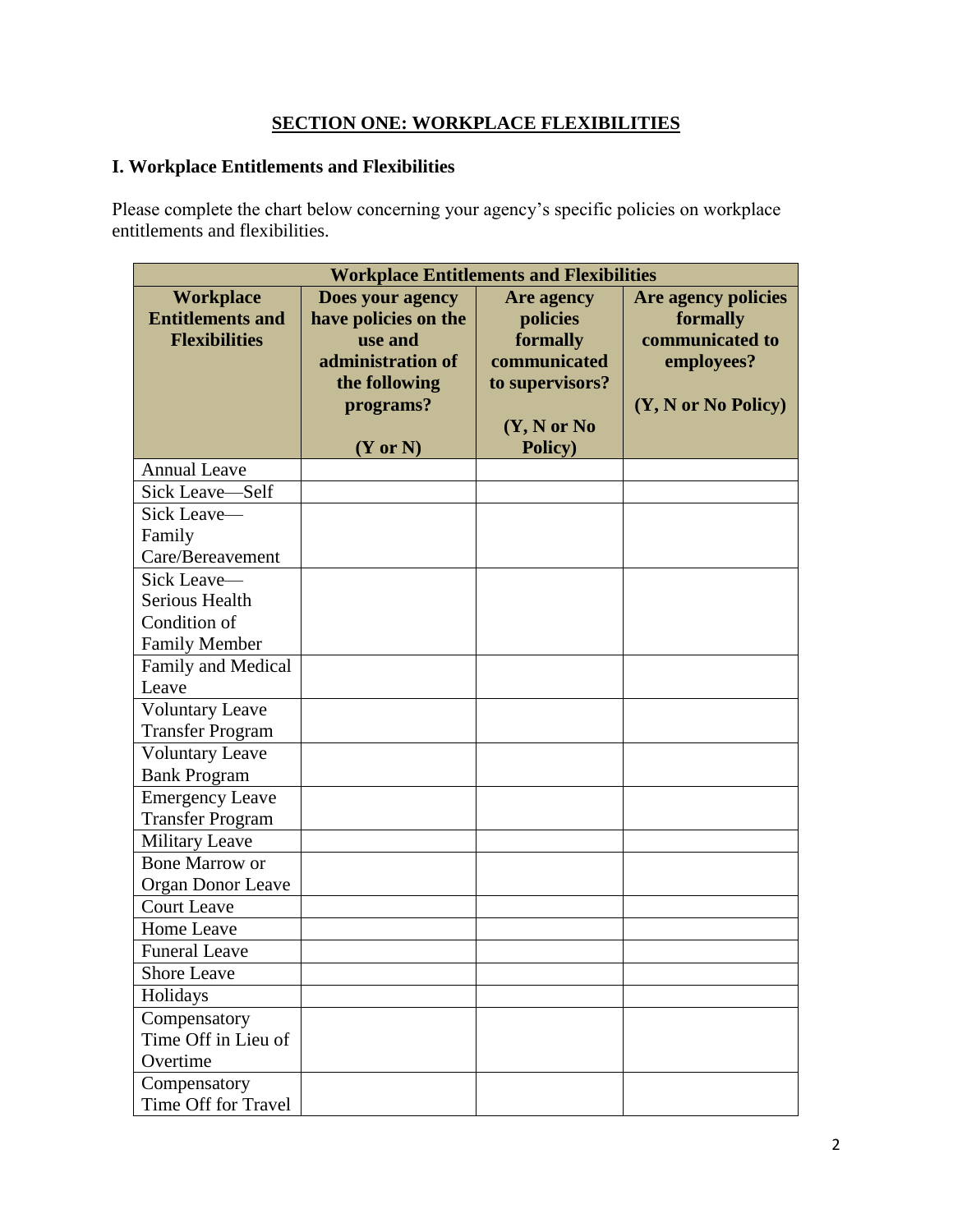| Compensatory           |  |  |
|------------------------|--|--|
| Time Off for           |  |  |
| Religious              |  |  |
| Observances            |  |  |
| <b>Flexible Work</b>   |  |  |
| <b>Schedules</b>       |  |  |
| Credit Hours under     |  |  |
| <b>Flexible Work</b>   |  |  |
| <b>Schedules</b>       |  |  |
| <b>Compressed Work</b> |  |  |
| <b>Schedules</b>       |  |  |
| Part-Time Work         |  |  |
| <b>Schedules</b>       |  |  |
| <b>Job Sharing</b>     |  |  |

### **II. Workplace Discretionary Flexibilities**

## **A. Discretionary Leave Programs**

Please respond to the following questions regarding your agency's discretionary leave programs. Please be as specific as possible.

| <b>1. Advanced Annual Leave</b>                                                                                                                                                                   |
|---------------------------------------------------------------------------------------------------------------------------------------------------------------------------------------------------|
| a. Does your agency grant advanced annual leave?                                                                                                                                                  |
|                                                                                                                                                                                                   |
| Yes, Agency-Wide ________ Yes, Some Components_________ No ______                                                                                                                                 |
|                                                                                                                                                                                                   |
|                                                                                                                                                                                                   |
| b. Does your agency have a policy that governs the circumstances under which<br>advanced annual leave will be granted, or is it granted solely at managers' discretion? (Mark<br>all that apply.) |
|                                                                                                                                                                                                   |
| Agency Policy _______ Component Policy ______ No policy, solely at Manager's Discretion                                                                                                           |
|                                                                                                                                                                                                   |
|                                                                                                                                                                                                   |
|                                                                                                                                                                                                   |
|                                                                                                                                                                                                   |
| c. If your agency has a policy, describe the circumstances under which advanced                                                                                                                   |
|                                                                                                                                                                                                   |
|                                                                                                                                                                                                   |
|                                                                                                                                                                                                   |
|                                                                                                                                                                                                   |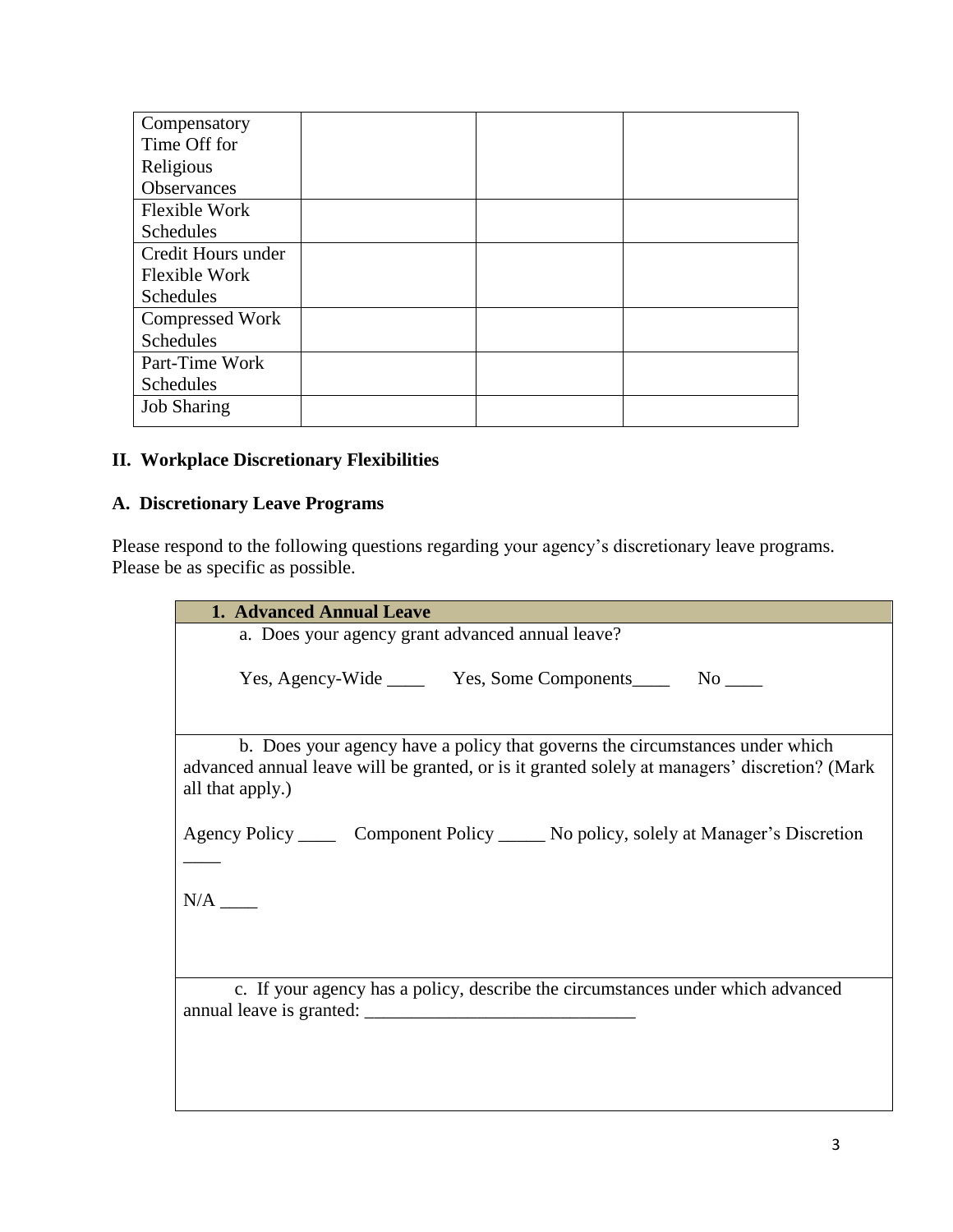**2. Advanced Sick Leave**

a. Does your agency grant advanced sick leave?

Yes, Agency-Wide \_\_\_\_\_ Yes, Some Components \_\_\_\_ No \_\_\_\_

b. Does your agency have a policy that governs the circumstances under which advanced sick leave will be granted, or is it granted solely at manager discretion? (Mark all that apply.)

Agency policy \_\_\_\_ Component Policy \_\_\_\_\_ No policy, solely at Manager's Discretion

N/A \_\_\_\_

\_\_\_\_

 c. If your agency has a policy, describe the circumstances under which advanced sick leave is granted

**3. Intermittent Leave under the Family and Medical Leave Act (FMLA)**

a. Does your agency grant intermittent use of FMLA leave for bonding purposes following the birth or adoption of a child? (See 5 CFR 630.1205(b).)

Yes, Agency-Wide \_\_\_\_\_ Yes, Some Components \_\_\_\_ No \_\_\_\_

b. If yes, is intermittent FMLA provided equally to employees who are fathers and employees who are mothers?

Yes No

c. If yes, does your agency have a policy that governs the circumstances under which intermittent use of FMLA for bonding purposes will be granted, or is it granted solely at manager discretion? (Mark all that apply.)

Agency Policy Component Policy No policy, solely at Manager's Discretion

 $N/A$   $\_\_$ 

 $\overline{\phantom{a}}$ 

d. If you agency has a policy, describe the circumstances under which intermittent FMLA use for bonding purposes is granted \_\_\_\_\_\_\_\_\_\_\_\_\_\_\_\_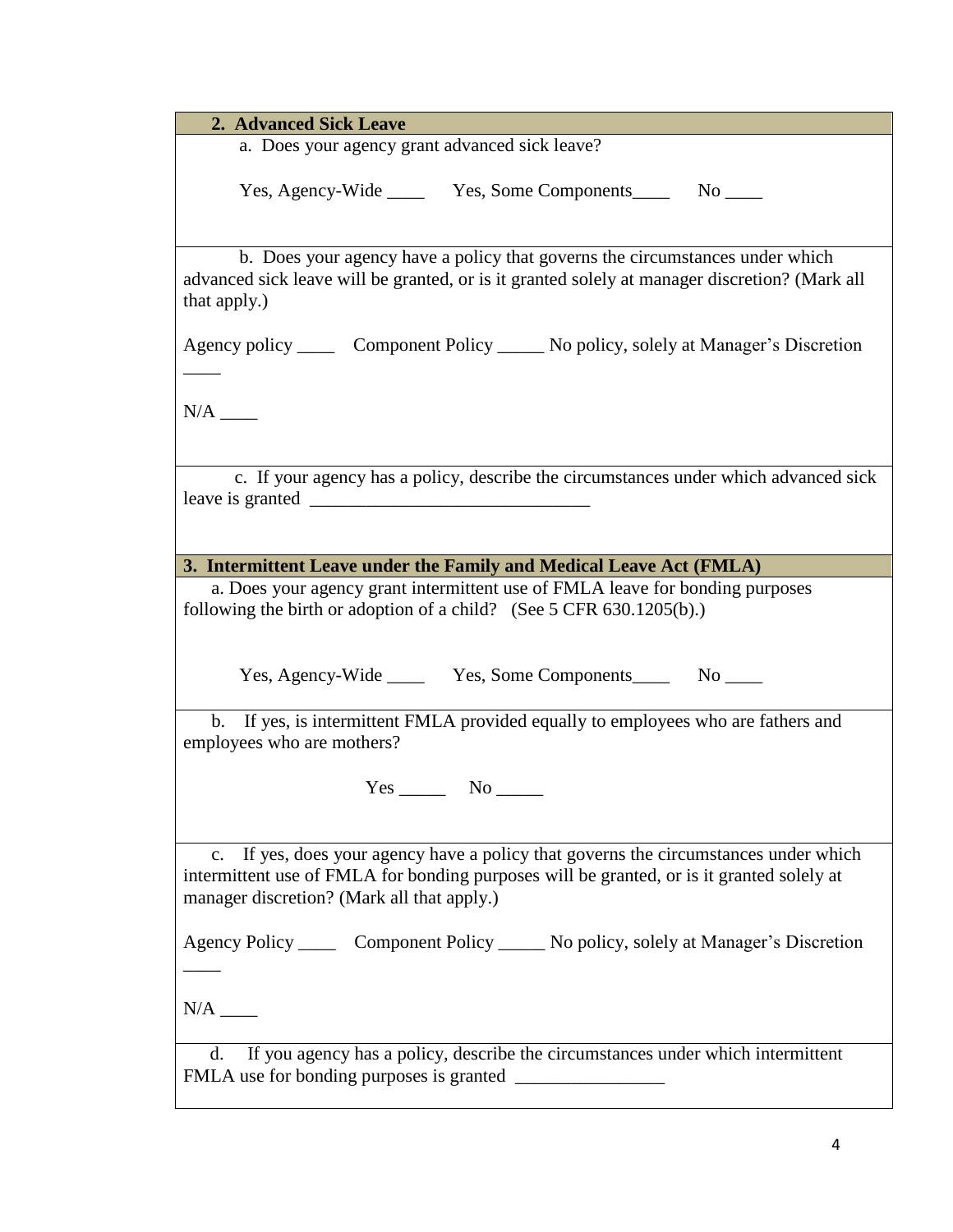### **4. Voluntary Leave Bank Program (VLBP)**

a. Does your agency have a VLBP?

Yes, Agency-Wide \_\_\_\_ Yes, Some Components\_\_\_\_ No \_\_\_\_

b. If not agency-wide, please list the components that have voluntary leave banks.

## **5. Agency Best Practices**

Please describe your agency best practices for using leave flexibilities to help foster a culture and work environment that attract, empower, and retain a talented and productive workforce (e.g., offering annual employee training on how leave and work scheduling flexibilities can be combined for maternity and paternity purposes.)

### **6. Barriers/Limitations**

a. Please identify any barriers or limitations that may unnecessarily restrict the use of existing leave flexibilities and programs.

|                                     | Yes | N <sub>o</sub> |
|-------------------------------------|-----|----------------|
| Statutory                           |     |                |
| <b>Regulatory (OPM regulations)</b> |     |                |
| Agency policy                       |     |                |
| Component policy (if applicable)    |     |                |
| <b>Budget limitations</b>           |     |                |
| <b>HR Staffing Levels</b>           |     |                |
| <b>Management Resistance</b>        |     |                |
| <b>Lack of Manager Awareness</b>    |     |                |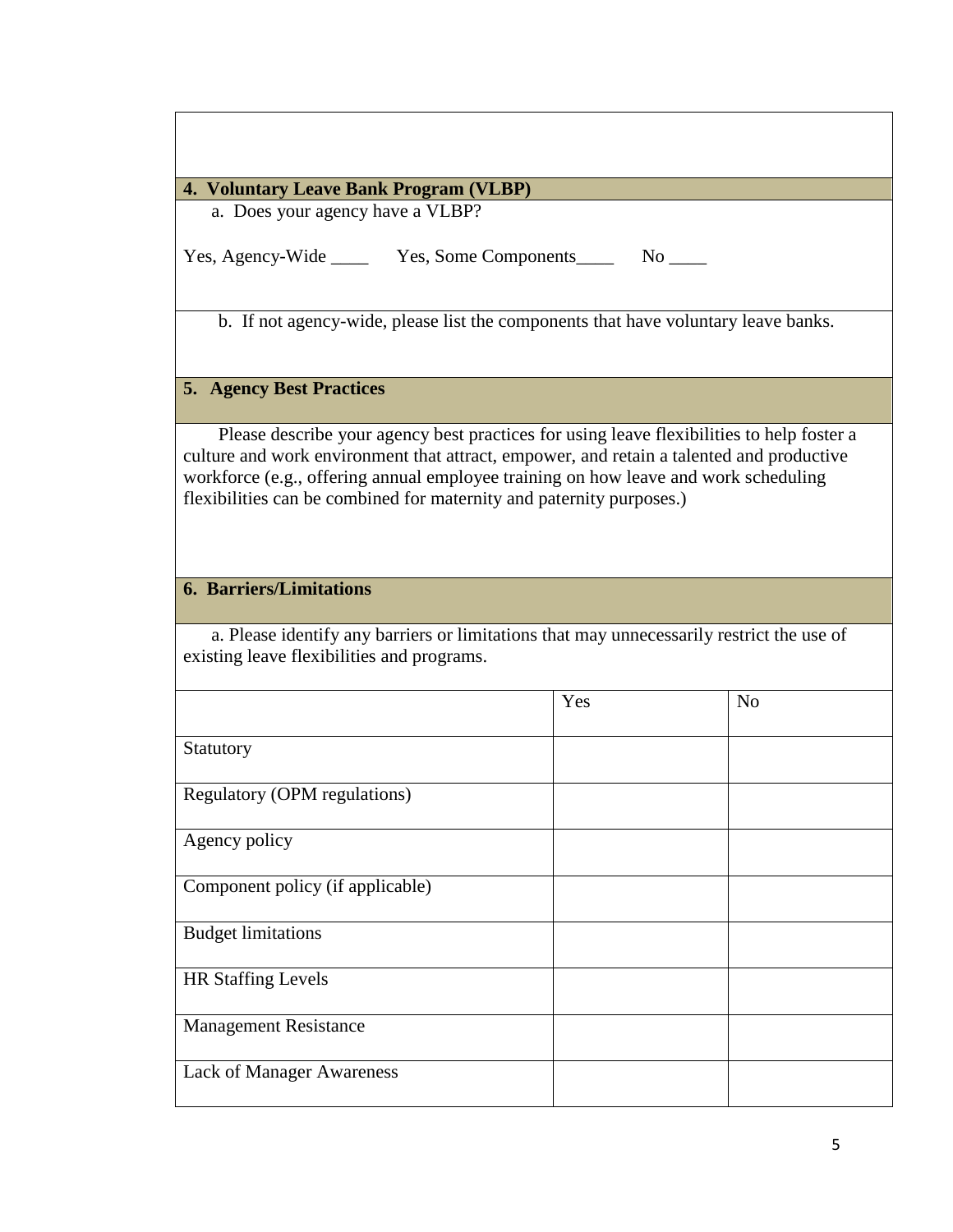| <b>Lack of Employee Awareness</b>                                                   |  |  |  |
|-------------------------------------------------------------------------------------|--|--|--|
|                                                                                     |  |  |  |
| <b>Agency Cultural Norms</b>                                                        |  |  |  |
|                                                                                     |  |  |  |
| Other (Please list):                                                                |  |  |  |
|                                                                                     |  |  |  |
| b. For any item(s) identified as barriers or limitations, please explain in detail. |  |  |  |
|                                                                                     |  |  |  |
|                                                                                     |  |  |  |
|                                                                                     |  |  |  |
| c. For any item(s) identified as barriers or limitations, please provide any        |  |  |  |
| recommendations for addressing or eliminating these barriers or limitations.        |  |  |  |

### **B. Work Schedules**

Please respond to the following questions regarding work schedules. Please be as specific as possible.

| <b>1. Work Schedules</b>                                                             |  |  |
|--------------------------------------------------------------------------------------|--|--|
| Please provide an estimate for the number of agency employees who work the following |  |  |
| schedules:                                                                           |  |  |
|                                                                                      |  |  |
| Flexible Work Schedules (e.g., flexible 5/4-9,                                       |  |  |
| flexitour, etc.)                                                                     |  |  |
| Compressed Work Schedules (e.g., non-flexible                                        |  |  |
| $5/4-9, 4-10$                                                                        |  |  |
| Standard 8-hour schedule                                                             |  |  |
|                                                                                      |  |  |
| First-40 schedule                                                                    |  |  |
|                                                                                      |  |  |
| Uncommon tour of duty                                                                |  |  |
|                                                                                      |  |  |
| Other (please list)                                                                  |  |  |
|                                                                                      |  |  |
|                                                                                      |  |  |
| Unknown                                                                              |  |  |
|                                                                                      |  |  |
| 2. Flexible Work Schedules                                                           |  |  |

a. Please indicate which flexible work schedules (including their variations) your agency offers: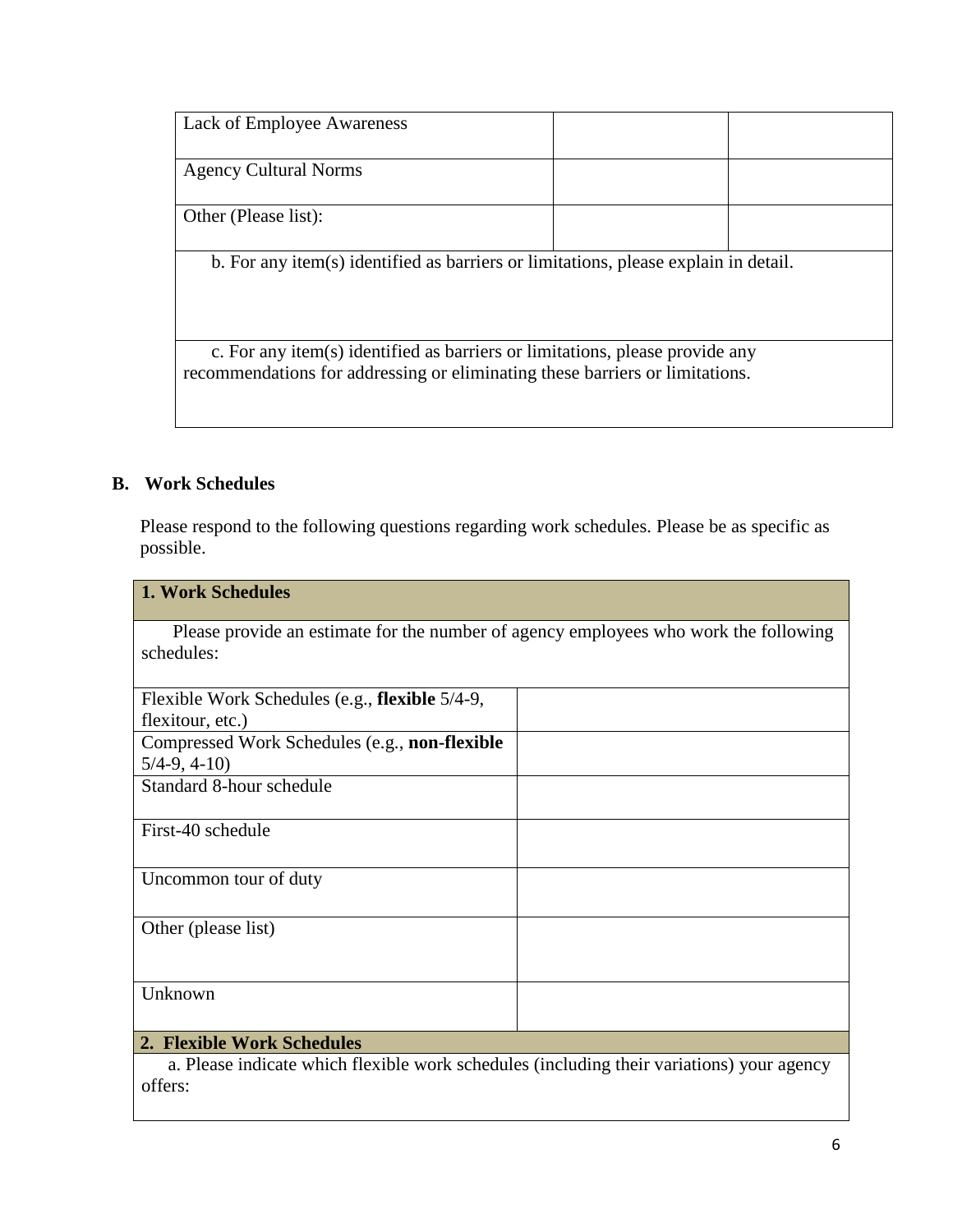|                                                                                                                                   | Yes, Agency-<br>Wide | Yes, Some<br>Components | N <sub>o</sub> |
|-----------------------------------------------------------------------------------------------------------------------------------|----------------------|-------------------------|----------------|
| Flexitour (employees elect start/stop<br>times, which become fixed)                                                               |                      |                         |                |
| Gliding schedule (employees may<br>vary start/stop times daily)                                                                   |                      |                         |                |
| Variable day schedule (employees<br>may vary the length of the workday)                                                           |                      |                         |                |
| Variable day schedule (employees<br>may vary the length of the workweek)                                                          |                      |                         |                |
| Maxiflex (employees may work less<br>than 10 workdays biweekly)                                                                   |                      |                         |                |
| Other                                                                                                                             |                      |                         |                |
| If you answered "Other" above, please briefly describe the other flexible work schedules<br>your agency offers.                   |                      |                         |                |
| b. Please answer these additional questions about flexible work schedules in your agency as<br>applicable:                        |                      |                         |                |
|                                                                                                                                   | Yes, Agency-<br>Wide | Yes, Some<br>Components | N <sub>o</sub> |
| Can employees earn credit hours?                                                                                                  |                      |                         |                |
| Does your agency offer flexible bands<br>that permit employees on schedules<br>without weekend core hours to work<br>on weekends? |                      |                         |                |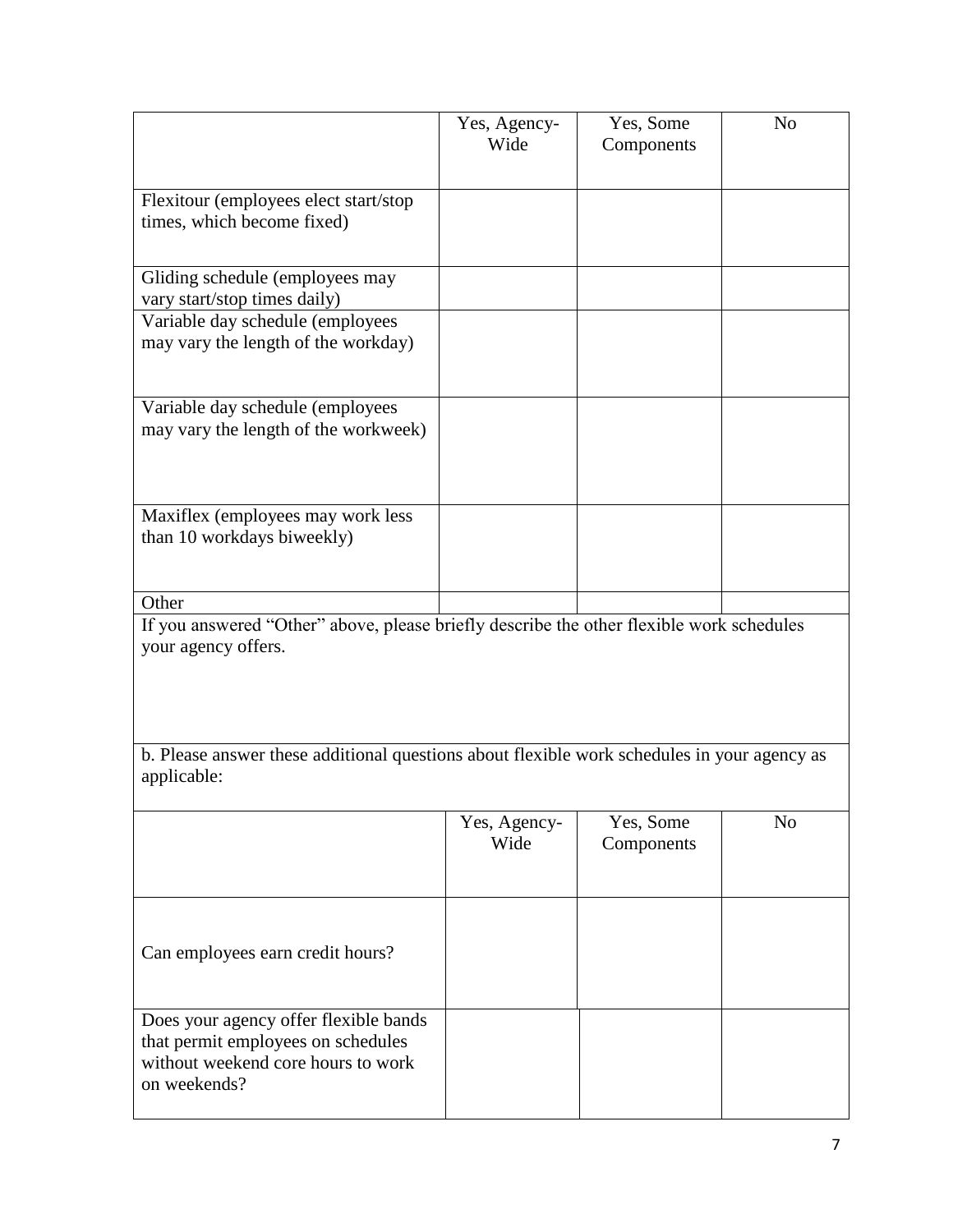|                                                                                                                                            | Yes, Agency-<br>Wide | Yes, Some<br>Components | N <sub>o</sub> |
|--------------------------------------------------------------------------------------------------------------------------------------------|----------------------|-------------------------|----------------|
| Does your agency permit employees<br>on schedules without core hours                                                                       |                      |                         |                |
| between $6$ p.m. $-6$ a.m. to work on<br>week nights after 8:00 p.m.?                                                                      |                      |                         |                |
| Please provide one or more examples (if applicable):                                                                                       |                      |                         |                |
| <b>3. Compressed Work Schedules</b>                                                                                                        |                      |                         |                |
| Note: Compressed work schedules are <b>fixed</b> schedules, with absolutely no employee<br>flexibility, of less than 10 workdays biweekly. |                      |                         |                |
| Please indicate which compressed work schedule(s) your agency offers (if applicable).                                                      |                      |                         |                |
|                                                                                                                                            | Yes, Agency-<br>Wide | Yes, Some<br>Components | N <sub>o</sub> |
| 4-day workweek                                                                                                                             |                      |                         |                |
| 3-day workweek                                                                                                                             |                      |                         |                |
| $5/4-9$ fixed                                                                                                                              |                      |                         |                |
| Other                                                                                                                                      |                      |                         |                |
| If you answered "Other" above, please briefly describe the other compressed work schedules<br>your agency offers.                          |                      |                         |                |
|                                                                                                                                            |                      |                         |                |

# **4. Agency Best Practices**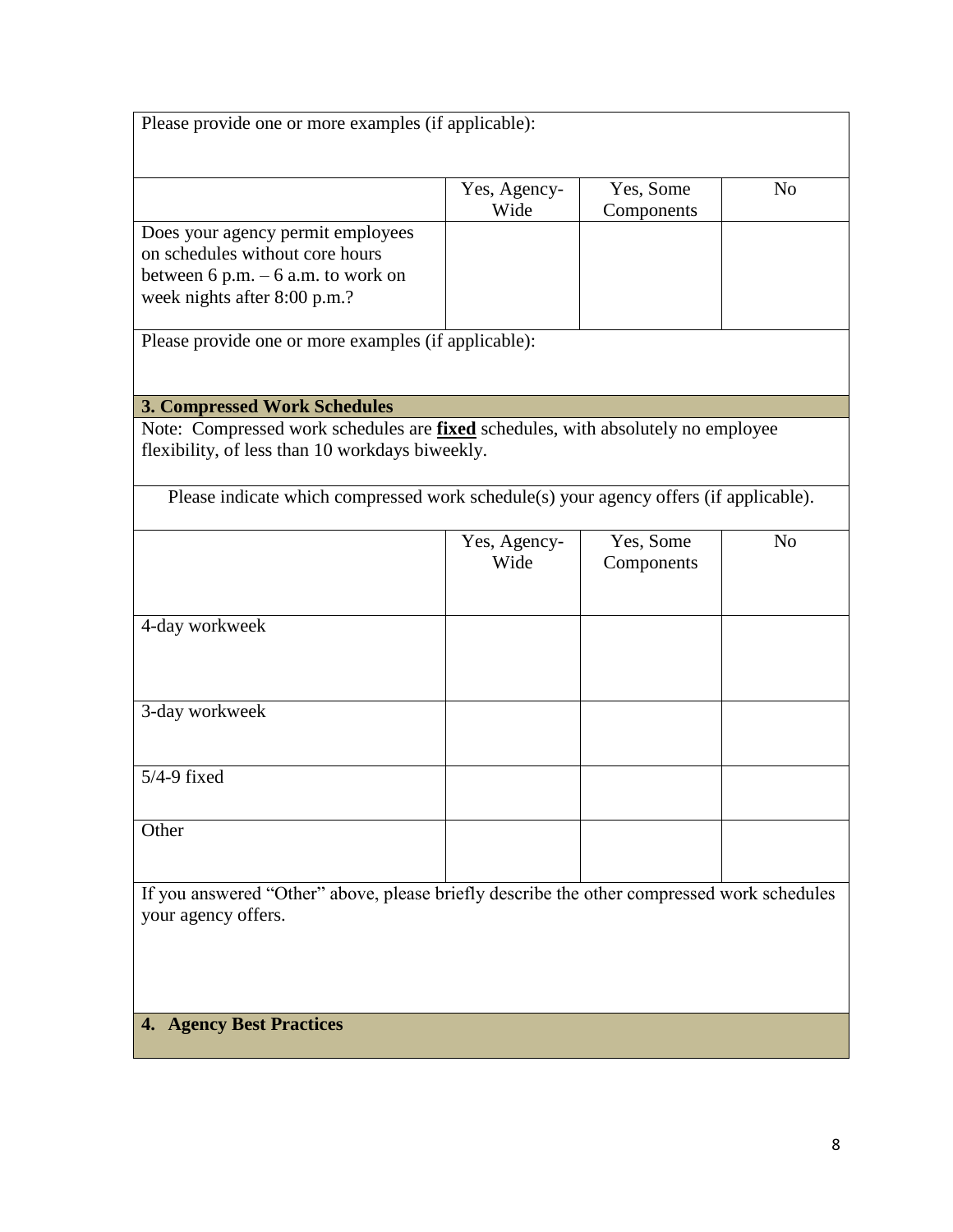Please describe your agency best practices for using work schedules to help foster a culture and work environment that attract, empower, and retain a talented and productive workforce (e.g., offering wider flexible hour bands in an agency maxiflex program, permitting employees to earn credit hours).

a. Please identify any barriers or limitations that may unnecessarily restrict the use of

## **5. Barriers/ Limitations**

| alternative work schedules.                                                         |     |                |
|-------------------------------------------------------------------------------------|-----|----------------|
|                                                                                     | Yes | N <sub>o</sub> |
| Statutory                                                                           |     |                |
|                                                                                     |     |                |
| <b>Regulatory (OPM regulations)</b>                                                 |     |                |
| Agency policy                                                                       |     |                |
| Component policy (if applicable)                                                    |     |                |
| <b>Budget limitations</b>                                                           |     |                |
| <b>HR Staffing Levels</b>                                                           |     |                |
| <b>Management Resistance</b>                                                        |     |                |
| Lack of Manager Awareness                                                           |     |                |
| Lack of Employee Awareness                                                          |     |                |
| <b>Agency Cultural Norms</b>                                                        |     |                |
| Other (Please list)                                                                 |     |                |
| b. For any item(s) identified as barriers or limitations, please explain in detail. |     |                |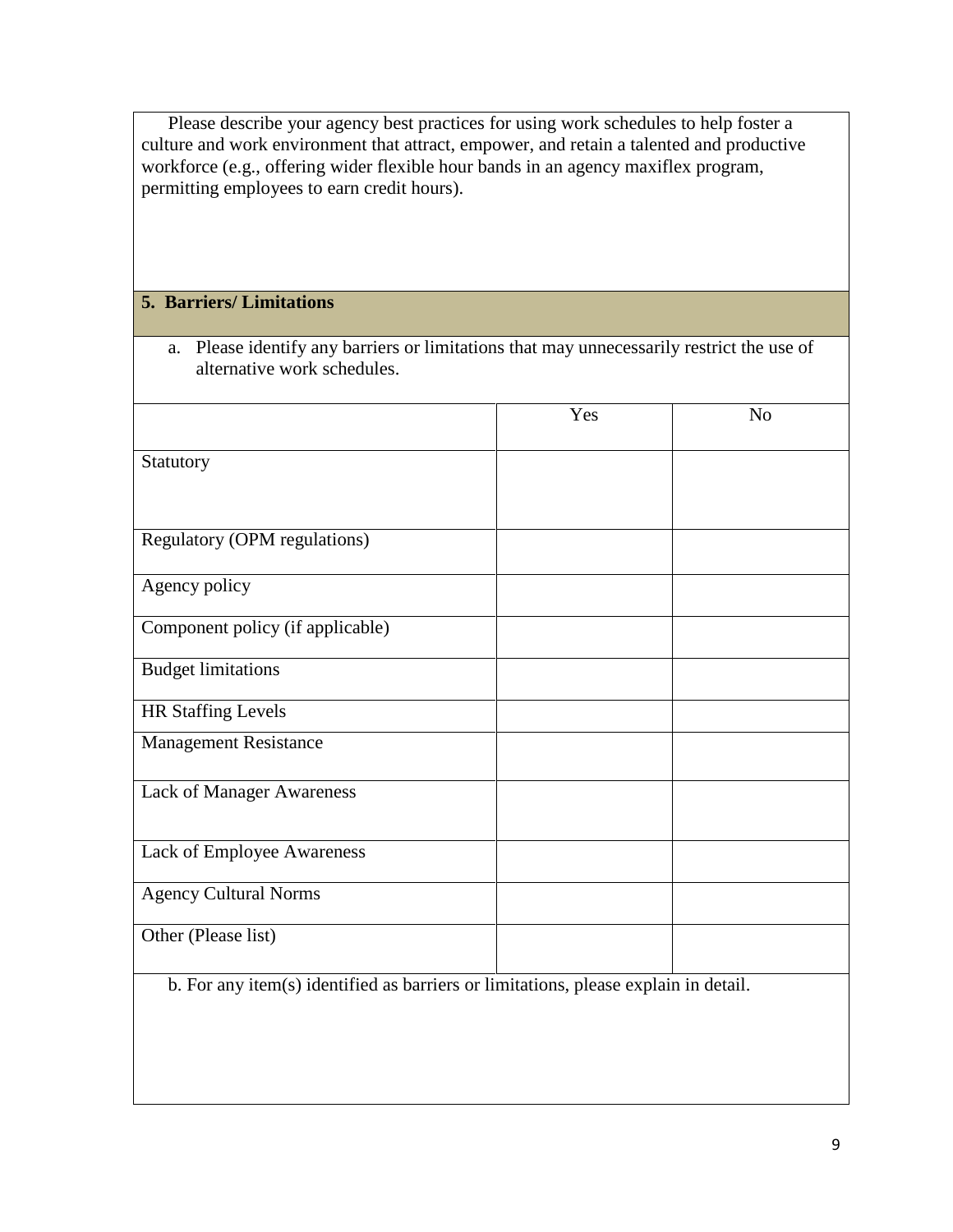c. For any item(s) identified as barriers or limitations, please provide any recommendations for addressing or eliminating these barriers or limitations.

## **C. Interaction of Workplace Flexibilities**

Please respond to the following questions about the interaction of workplace flexibilities at your agency. Please be as specific as possible.

## **1. Interaction of Workplace Flexibilities**

a. Does your agency educate HR specialists, managers and employees on how leave programs interact with each other and can be used in conjunction with each other as well as in conjunction with other work schedule flexibilities (e.g., telework, alternative work schedules) to maximize work-life balance (e.g., to maximize time off for child birth purposes, care of a family member with a serious health condition, etc.)?

|                                                                                              | Yes | N <sub>o</sub> |
|----------------------------------------------------------------------------------------------|-----|----------------|
| HR Specialists                                                                               |     |                |
|                                                                                              |     |                |
| Managers/Supervisors                                                                         |     |                |
| Employees                                                                                    |     |                |
| b. If yes, how does your agency provide this information to <b>HR</b> specialists? (Mark all |     |                |

that apply.)

In HR specialist-specific guidance

In agency guidance (not specific to HR specialists, managers, or employees)  $\qquad$ In HR specialist-specific training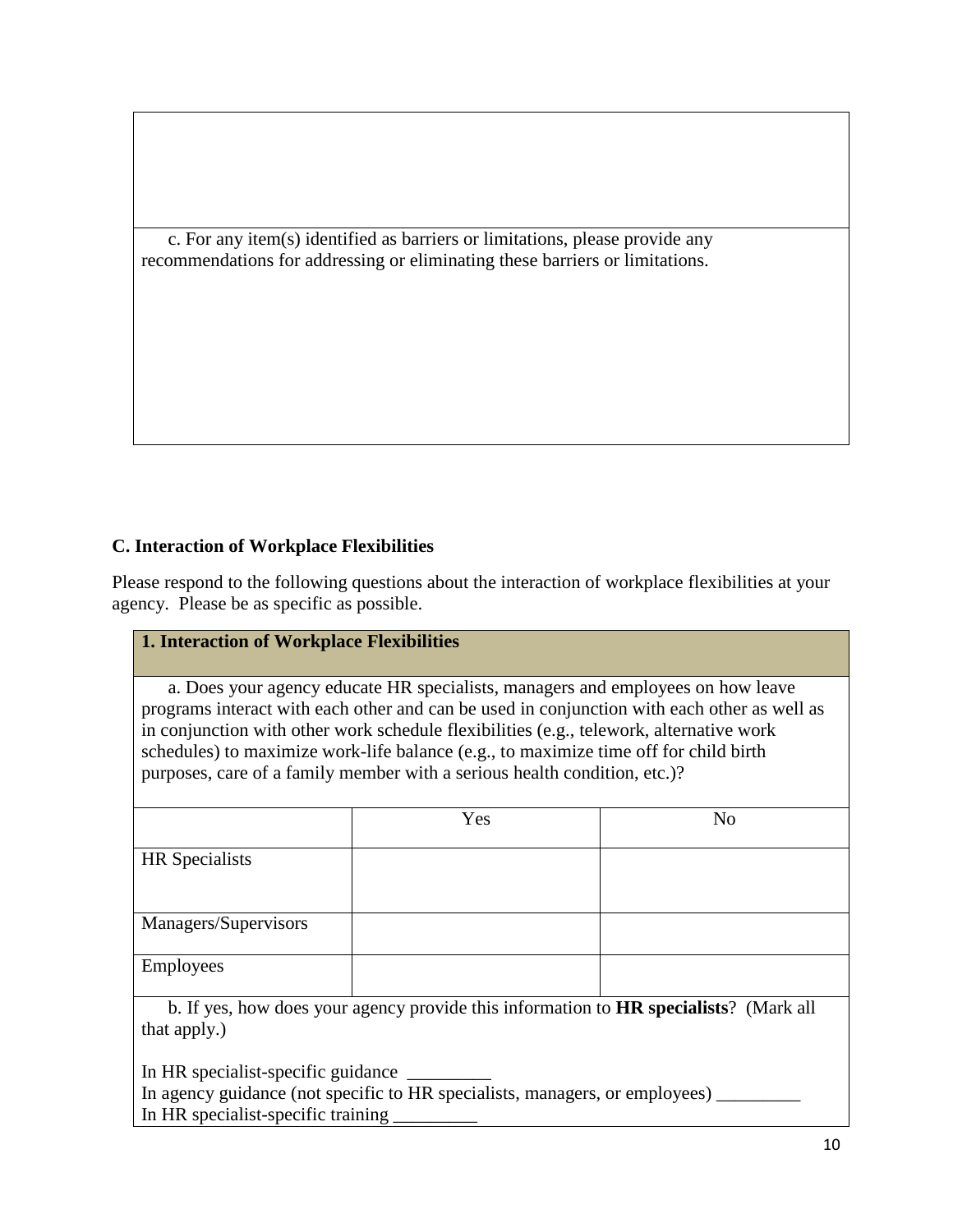| Other (please list)                                                                      |
|------------------------------------------------------------------------------------------|
|                                                                                          |
|                                                                                          |
| c. If yes, how does your agency provide this information to <b>manager/supervisors</b> ? |
| (Mark all that apply.)                                                                   |
| In manager-specific guidance                                                             |
| In agency guidance (not specific to HR specialists, managers, or employees) ______       |
|                                                                                          |
| In other manager training _________                                                      |
|                                                                                          |
|                                                                                          |
|                                                                                          |
| d. If yes, how does your agency provide this information to employees? (Mark all that    |
| apply.)                                                                                  |
|                                                                                          |
|                                                                                          |
| In agency guidance (not specific to HR specialists, managers, or employees) ___________  |
| In employee onboarding _________                                                         |
|                                                                                          |
|                                                                                          |
|                                                                                          |
|                                                                                          |

## **D. Part-Time Employment and Job Sharing**

Please answer the following questions about the use of part-time employment and job sharing in your agency:

| <b>1. Part-Time Employment</b>                                                                                                                                                                               |            |                |  |
|--------------------------------------------------------------------------------------------------------------------------------------------------------------------------------------------------------------|------------|----------------|--|
| a. Does your agency offer part-time employment                                                                                                                                                               | Yes        | N <sub>0</sub> |  |
| opportunities to new employees?                                                                                                                                                                              |            |                |  |
|                                                                                                                                                                                                              |            |                |  |
| b. If yes, does your have an agency have a policy that governs the circumstances under<br>which part-time employment will be granted or is it granted solely at manager discretion?<br>(Mark all that apply) |            |                |  |
| Agency policy _______ Component policy _______ No policy, solely at manager's discretion<br>N/A                                                                                                              |            |                |  |
| c. Does your agency allow full-time employees to<br>request a change to temporary or permanent part-time<br>employment (e.g., paternity/maternity care, elder care,<br>phased retirement)?                   | <b>Yes</b> | N <sub>0</sub> |  |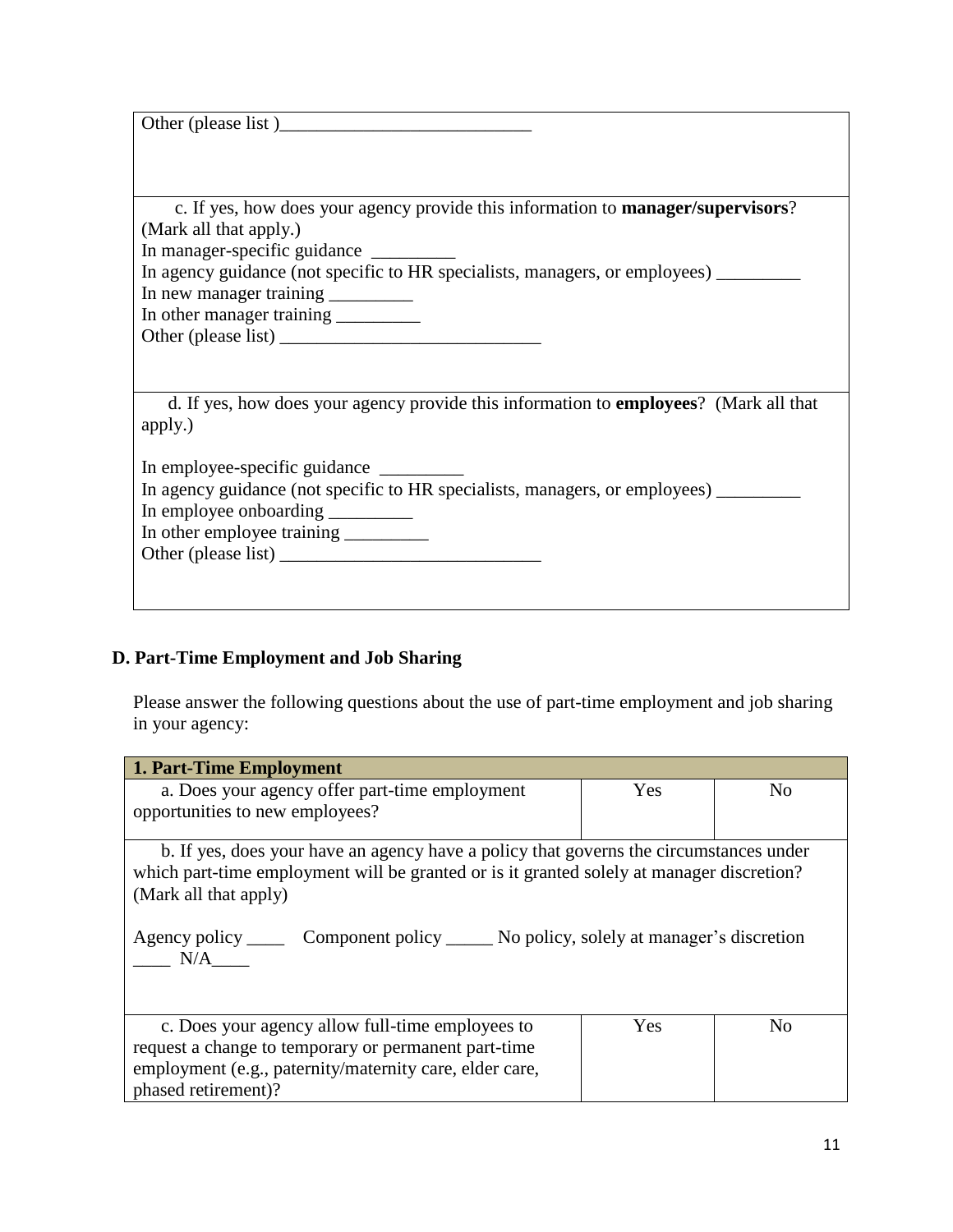| d. If yes, does your agency have a policy that governs the circumstances under which full-<br>time employees may request part-time employment or is it granted solely at manager<br>discretion? (Mark all that apply) |                                                                                         |                |                |
|-----------------------------------------------------------------------------------------------------------------------------------------------------------------------------------------------------------------------|-----------------------------------------------------------------------------------------|----------------|----------------|
| $\frac{N}{A}$                                                                                                                                                                                                         | Agency policy _______ Component policy ______ No policy, solely at manager's discretion |                |                |
| 2. Job Sharing                                                                                                                                                                                                        |                                                                                         |                |                |
| a. Does your agency permit job sharing?                                                                                                                                                                               |                                                                                         | Yes            | N <sub>o</sub> |
| b. If yes, does your agency have a policy that governs the circumstances under which job-<br>sharing will be permitted, or is it granted solely at manager discretion? (Mark all that apply)                          |                                                                                         |                |                |
| $\frac{N}{A}$                                                                                                                                                                                                         | Agency policy _______ Component policy ______ No policy, solely at manager's discretion |                |                |
| <b>3. Agency Best Practices</b>                                                                                                                                                                                       |                                                                                         |                |                |
| Please describe your agency best practices for using part-time employment and job<br>sharing to help foster a culture and work environment that attract, empower, and retain a<br>talented and productive workforce.  |                                                                                         |                |                |
| <b>4. Barriers/Limitations</b>                                                                                                                                                                                        |                                                                                         |                |                |
| a. Please identify any barriers or limitations that may unnecessarily restrict the use of part-<br>time employment and job sharing.                                                                                   |                                                                                         |                |                |
|                                                                                                                                                                                                                       | Yes                                                                                     | N <sub>o</sub> |                |
| Statutory                                                                                                                                                                                                             |                                                                                         |                |                |
| <b>Regulatory (OPM</b><br>regulations)                                                                                                                                                                                |                                                                                         |                |                |
| Agency policy                                                                                                                                                                                                         |                                                                                         |                |                |
| Component policy (if<br>applicable)                                                                                                                                                                                   |                                                                                         |                |                |
| <b>Budget limitations</b>                                                                                                                                                                                             |                                                                                         |                |                |
| <b>HR Staffing Levels</b>                                                                                                                                                                                             |                                                                                         |                |                |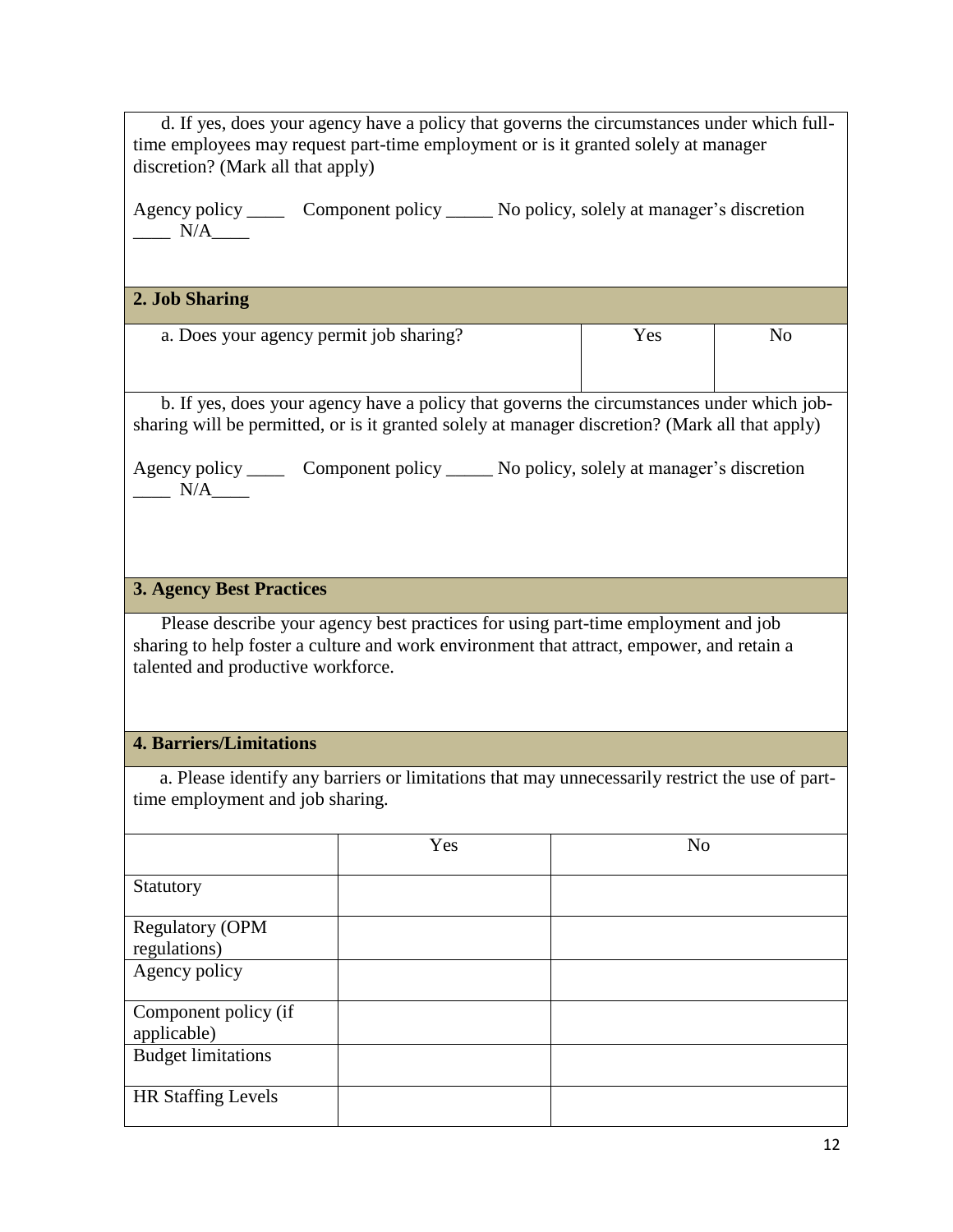| <b>Management Resistance</b> |                                                                                                                                                             |  |
|------------------------------|-------------------------------------------------------------------------------------------------------------------------------------------------------------|--|
| Lack of Manager              |                                                                                                                                                             |  |
| Awareness                    |                                                                                                                                                             |  |
| Lack of Employee             |                                                                                                                                                             |  |
| Awareness                    |                                                                                                                                                             |  |
| <b>Agency Cultural Norms</b> |                                                                                                                                                             |  |
| Other (Please list)          |                                                                                                                                                             |  |
|                              | b. For any item(s) identified as barriers or limitations, please explain in detail.                                                                         |  |
|                              | c. For any item(s) identified as barriers or limitations, please provide any<br>recommendations for addressing or eliminating these barriers or limitations |  |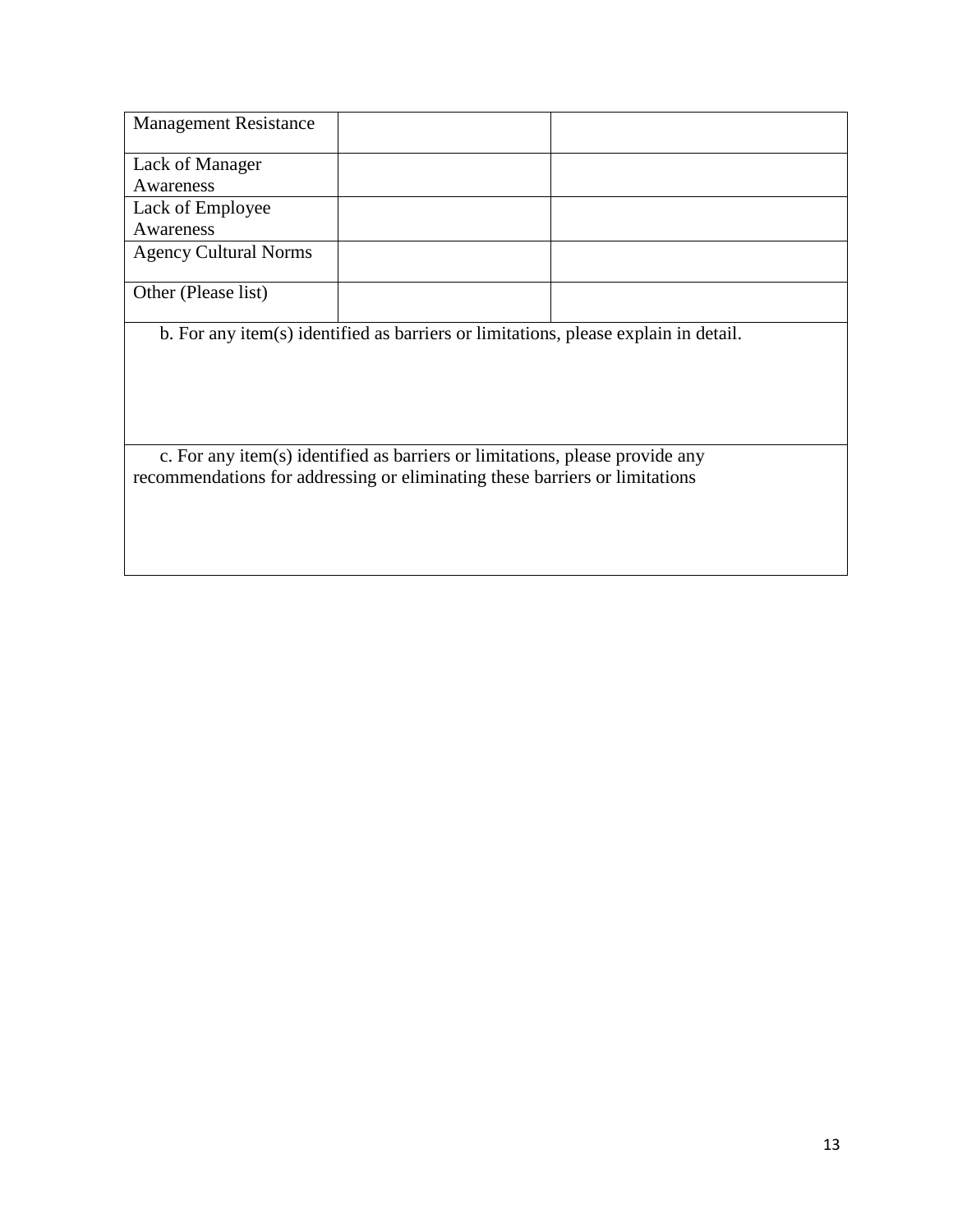## **SECTION TWO: WORK-LIFE PROGRAMS**

### **[Work-Life Programs](http://www.opm.gov/policy-data-oversight/worklife/)**

### **Note: Additional information on each program can be accessed by following the link in each section header.**

Please answer the following regarding your agency's work-life program. Please be as specific as possible:

| 1. Dependent Care Programs                                                                                                                                                                                                                                                                                                                                                                                                                                                                                                                                     |
|----------------------------------------------------------------------------------------------------------------------------------------------------------------------------------------------------------------------------------------------------------------------------------------------------------------------------------------------------------------------------------------------------------------------------------------------------------------------------------------------------------------------------------------------------------------|
| a. Does your agency offer the following dependent care programs? (When choosing<br>your response, please note that dependent care programs are programs that assist<br>employees who are currently or who will be responsible for providing care to a<br>dependent. This support can extend to employees providing care for children<br>and/or dependent adults.)<br>1. Child Care Programs (e.g., on-site child care, child care subsidies, child<br>care seminars, child care fairs, etc.)<br>Yes, Agency-Wide _______ Yes, Some Components________ No _____ |
| 2. Elder Care Programs (e.g., elder care seminars, elder care support groups,<br>elder care fairs, etc.)<br>Yes, Agency-Wide ________ Yes, Some Components_________ No _______                                                                                                                                                                                                                                                                                                                                                                                 |
| 3. Adult Dependent Care Programs (e.g., resources, support programs,<br>daycare, etc.)<br>Yes, Agency-Wide _______ Yes, Some Components_________ No ______                                                                                                                                                                                                                                                                                                                                                                                                     |
| 4. Other (please list) or continue to question "b" if no.<br>Yes, Agency-Wide _______ Yes, Some Components_____                                                                                                                                                                                                                                                                                                                                                                                                                                                |
| b. If yes to any of the above, please describe the specific services you offer for each<br>program area:                                                                                                                                                                                                                                                                                                                                                                                                                                                       |
| c. Please answer the following questions if your agency has a child care subsidy<br>program:<br>1. Has your agency stopped offering a child care subsidy program since the<br>last time you reported the data in the "2012 Child Care Subsidy Data Call"<br>administered by OPM? Yes _____ No _____                                                                                                                                                                                                                                                            |
| 2. Income ceiling of the child care subsidy program in your agency \$<br>3. In the past fiscal year, has the income ceiling level changed?<br>Yes, Increased _______ Yes, Decreased ________ No Change                                                                                                                                                                                                                                                                                                                                                         |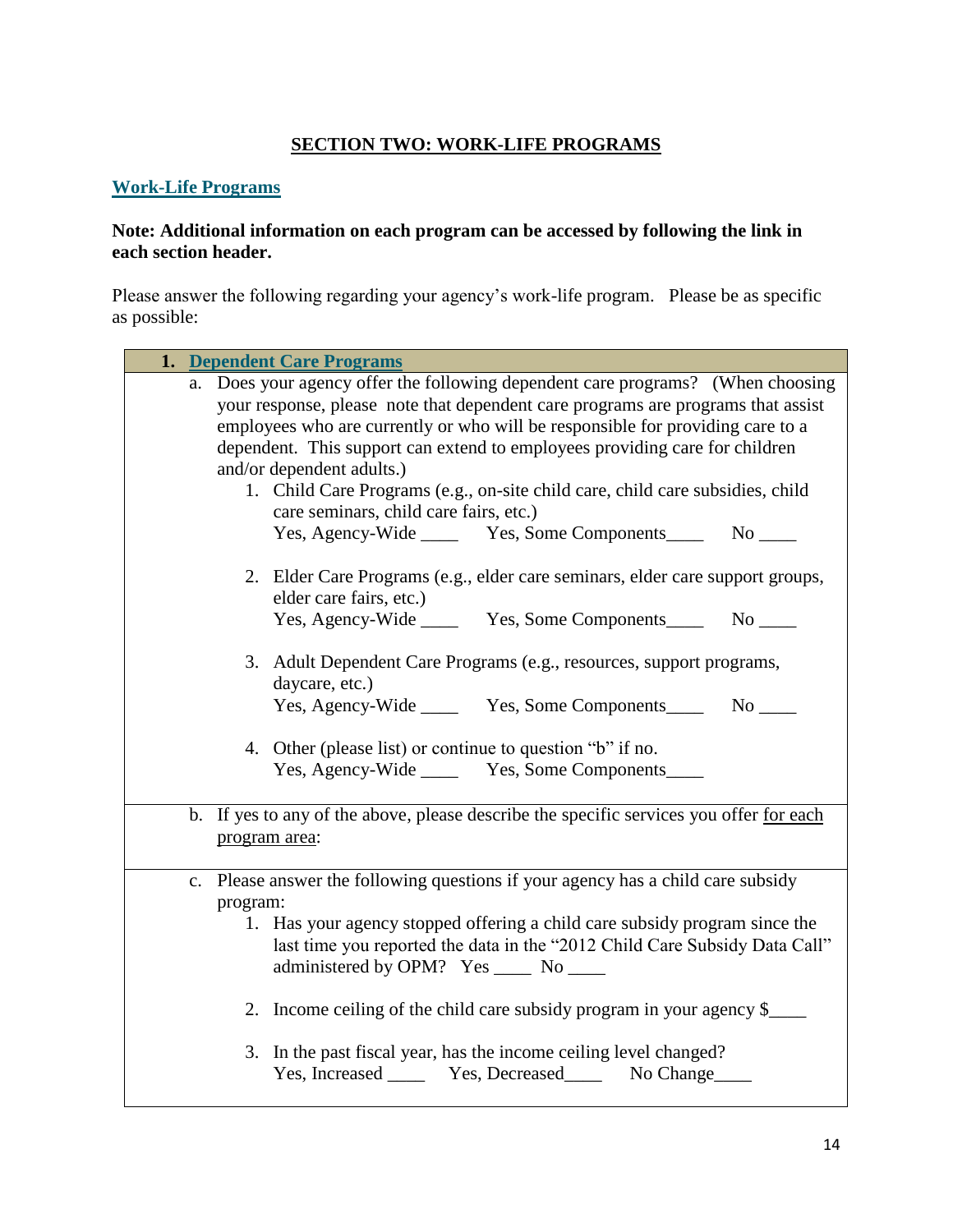| 4. Total agency population ______                                                                                                                                                                          |
|------------------------------------------------------------------------------------------------------------------------------------------------------------------------------------------------------------|
| 5. Number of employees utilizing the child care subsidy program _____                                                                                                                                      |
| 6. The average total annual family income of employees in the child care<br>subsidy program \$                                                                                                             |
| 7. Total amount of funds disbursed in fiscal year 2014 \$                                                                                                                                                  |
| 8. Total child care costs of all employees participating in the child care<br>subsidy program (pre-subsidy) \$                                                                                             |
| 9. Number of children served by the child care subsidy program ______                                                                                                                                      |
| 10. Number of children in licensed and/or regulated center-based child care                                                                                                                                |
| 11. Number of children in licensed and/or regulated family child care homes                                                                                                                                |
| 12. Did your agency contract with another organization to administer the child<br>care subsidy funds?                                                                                                      |
|                                                                                                                                                                                                            |
| 13. If yes, please name the organization and indicate the type (e.g., non-profit)<br>Organization ______________Organization type ___________________________________                                      |
| 14. Total cost to administer the program during fiscal year 2014 \$                                                                                                                                        |
| d. If there has been any substantial change in your child care subsidy program or if<br>you have additional comments, please describe them below:                                                          |
| <b>Agency Best Practices</b>                                                                                                                                                                               |
| e. Please describe your agency best practices for using Dependent Care Programs to<br>help foster a culture and work environment that attract, empower, and retain a<br>talented and productive workforce. |
| <b>Barriers/Limitations</b>                                                                                                                                                                                |
| Please identify any barriers or limitations that may unnecessarily restrict the use<br>f.<br>of Dependent Care programs.                                                                                   |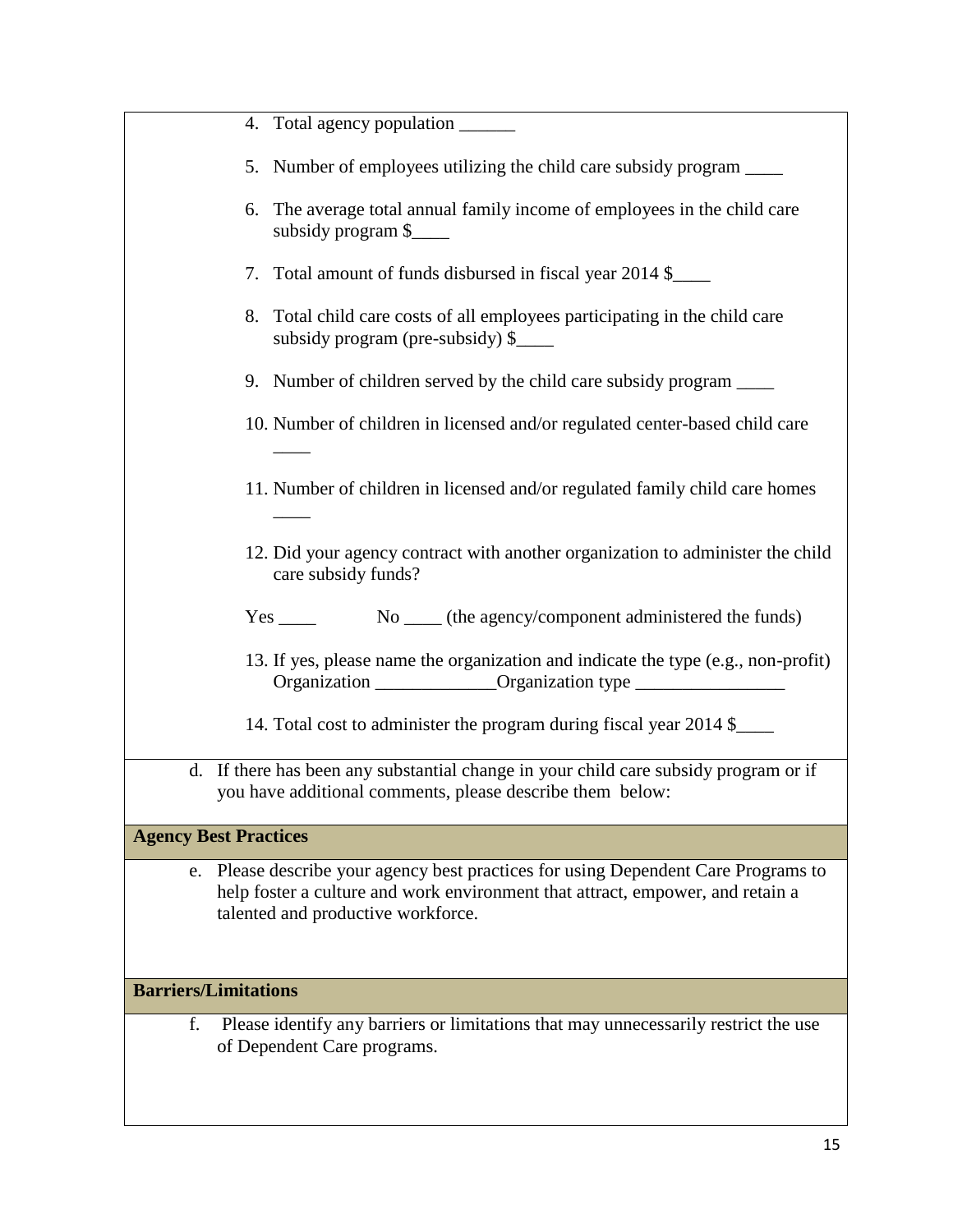|                              | Yes                                                                                                                                                          | N <sub>o</sub> |
|------------------------------|--------------------------------------------------------------------------------------------------------------------------------------------------------------|----------------|
| Statutory                    |                                                                                                                                                              |                |
| <b>Regulatory (OPM</b>       |                                                                                                                                                              |                |
| regulations)                 |                                                                                                                                                              |                |
| Agency policy                |                                                                                                                                                              |                |
| Component policy (if         |                                                                                                                                                              |                |
| applicable)                  |                                                                                                                                                              |                |
| <b>Budget limitations</b>    |                                                                                                                                                              |                |
| <b>HR Staffing Levels</b>    |                                                                                                                                                              |                |
| <b>Management Resistance</b> |                                                                                                                                                              |                |
| Lack of Manager              |                                                                                                                                                              |                |
| Awareness                    |                                                                                                                                                              |                |
| Lack of Employee             |                                                                                                                                                              |                |
| Awareness                    |                                                                                                                                                              |                |
| <b>Agency Cultural Norms</b> |                                                                                                                                                              |                |
| Other (please list)          |                                                                                                                                                              |                |
|                              | g. For any item(s) identified as barriers or limitations, please explain in detail.                                                                          |                |
|                              | h. For any item(s) identified as barriers or limitations, please provide any<br>recommendations for addressing or eliminating these barriers or limitations. |                |
|                              |                                                                                                                                                              |                |

|  | 2. Worksite Health & Wellness Programs                                              |
|--|-------------------------------------------------------------------------------------|
|  | a. Does your agency offer the following worksite health and wellness interventions? |
|  | (When choosing your response, please consider that worksite health and wellness     |
|  | programs include programs, policies, environmental supports, and links to related   |
|  | agency programs and the surrounding community designed to meet the health and       |
|  | safety needs of all employees.)                                                     |
|  | 1. Health Education (e.g., brochures, videos, seminars, webinars, etc.)             |
|  | Yes, Agency-Wide _______ Yes, Some Components_____<br>$No$ <sub>______</sub>        |
|  |                                                                                     |
|  | 2. Nutrition Support (e.g., healthy food options, nutritional information, farmers  |
|  | markets, health coaching, etc.)                                                     |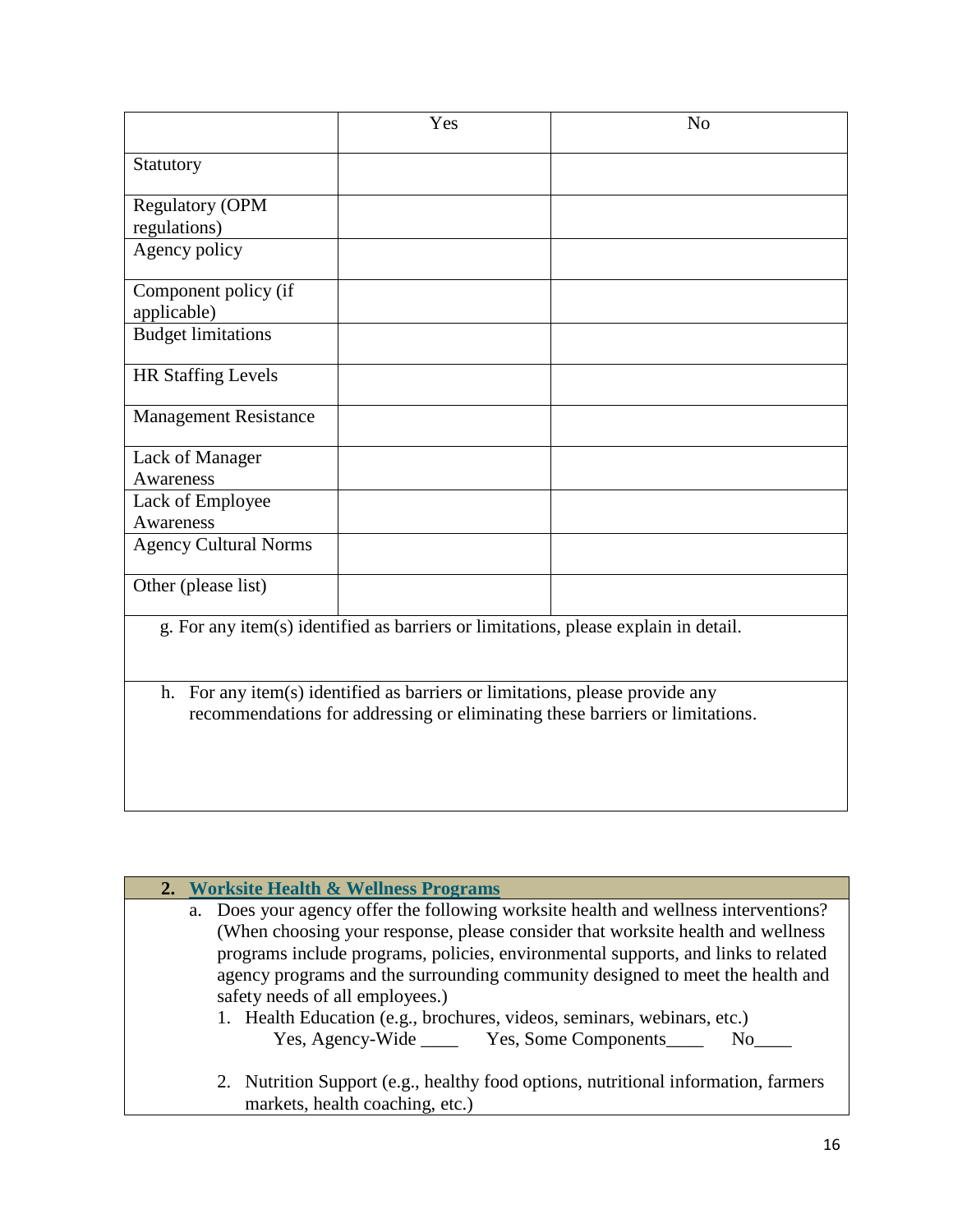|                              |                   |                                                           | Yes, Agency-Wide _______ Yes, Some Components________ No_____                                                                                                             |                                                                                                                                                                                                                                |
|------------------------------|-------------------|-----------------------------------------------------------|---------------------------------------------------------------------------------------------------------------------------------------------------------------------------|--------------------------------------------------------------------------------------------------------------------------------------------------------------------------------------------------------------------------------|
|                              |                   | classes, shower facilities, etc.)                         | 3. Physical Activity Support (e.g., on-site facilities, stairwell promotion, exercise                                                                                     |                                                                                                                                                                                                                                |
|                              |                   |                                                           | Yes, Agency-Wide ________ Yes, Some Components__________ No______                                                                                                         |                                                                                                                                                                                                                                |
|                              |                   | cessation supports, education of FEHB benefits, etc.)     | 4. Tobacco-Free Living Support (e.g., a tobacco-free campus, referrals to tobacco                                                                                         |                                                                                                                                                                                                                                |
|                              |                   |                                                           | Yes, Agency-Wide ________ Yes, Some Components______                                                                                                                      |                                                                                                                                                                                                                                |
|                              | screenings, etc.) |                                                           | 5. Screenings (e.g., Health Risk Appraisals, BMI assessments, blood pressure                                                                                              |                                                                                                                                                                                                                                |
|                              |                   |                                                           | Yes, Agency-Wide _______ Yes, Some Components_____                                                                                                                        |                                                                                                                                                                                                                                |
|                              |                   | committee, training for managers, etc.)                   | 6. Organizational Supports (e.g., health and wellness policies, wellness                                                                                                  |                                                                                                                                                                                                                                |
|                              |                   |                                                           | Yes, Agency-Wide ________ Yes, Some Components_____                                                                                                                       | No results and the New York of the New York of the New York of the New York of the New York of the New York of the New York of the New York of the New York of the New York of the New York of the New York of the New York of |
|                              | Program, etc.)    |                                                           | 7. Linkages to Related Programs (e.g., FEHB, EAP, Drug-Free Workplace                                                                                                     |                                                                                                                                                                                                                                |
|                              |                   |                                                           | Yes, Agency-Wide _______ Yes, Some Components_____                                                                                                                        |                                                                                                                                                                                                                                |
|                              |                   | 8. Other (please list) or continue to question "b" if no. | Yes, Agency-Wide ________ Yes, Some Components______                                                                                                                      |                                                                                                                                                                                                                                |
|                              | program area:     |                                                           | b. If yes to any of the above, please describe the specific services you offer for each                                                                                   |                                                                                                                                                                                                                                |
| <b>Agency Best Practices</b> |                   |                                                           |                                                                                                                                                                           |                                                                                                                                                                                                                                |
|                              |                   | retain a talented and productive workforce.               | c. Please describe your agency best practices for using Worksite Health and Wellness<br>Programs to help foster a culture and work environment that attract, empower, and |                                                                                                                                                                                                                                |
| <b>Barriers/Limitations</b>  |                   |                                                           |                                                                                                                                                                           |                                                                                                                                                                                                                                |
| d.                           |                   | Worksite Health and Wellness Programs.                    | Please identify any barriers or limitations that may unnecessarily restrict the use of                                                                                    |                                                                                                                                                                                                                                |
|                              |                   | Yes                                                       |                                                                                                                                                                           | N <sub>0</sub>                                                                                                                                                                                                                 |
| Statutory                    |                   |                                                           |                                                                                                                                                                           |                                                                                                                                                                                                                                |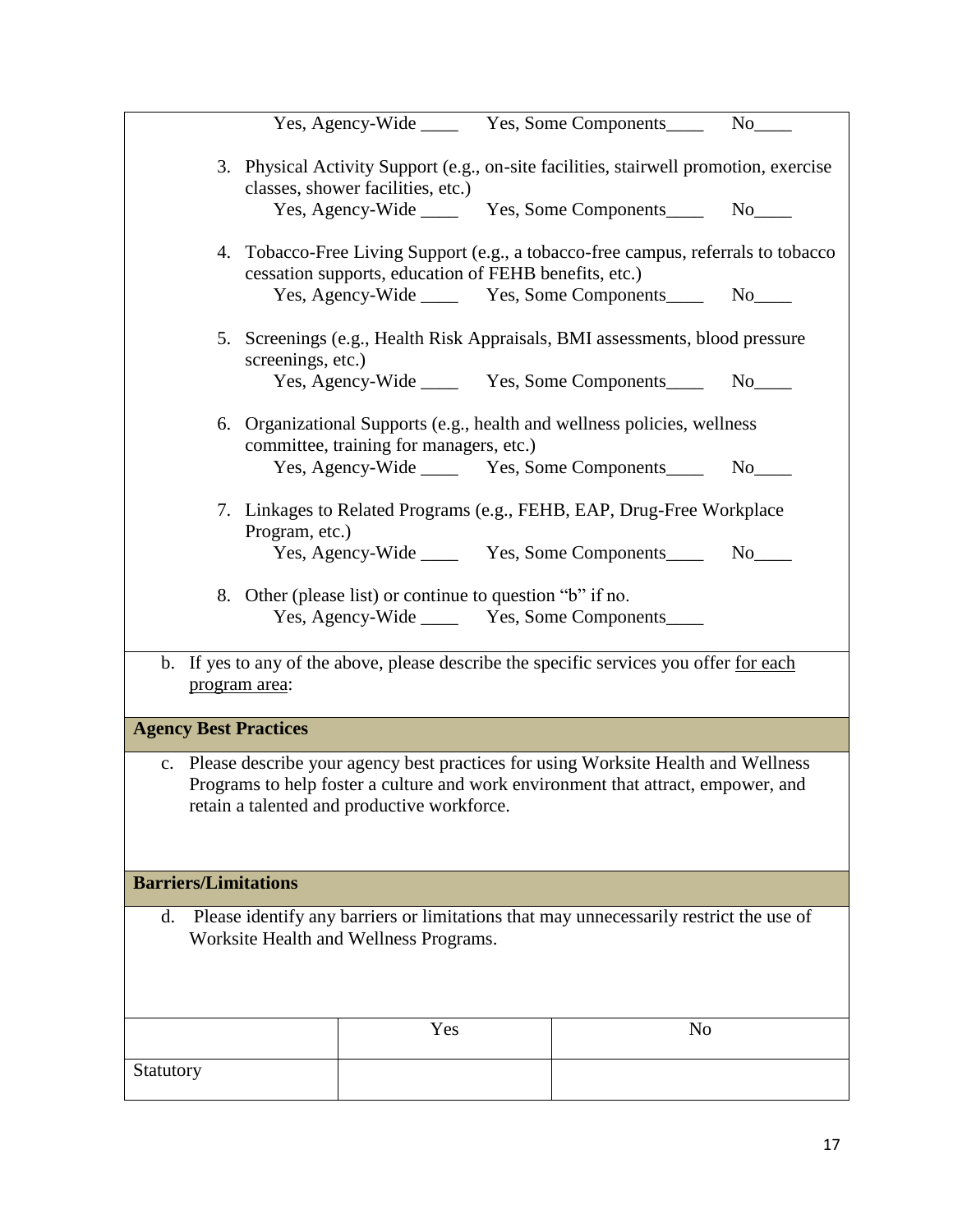| 3. Employee Assistance Programs (EAPs)                                                                                                                                                                                                                                                                                                       |      |
|----------------------------------------------------------------------------------------------------------------------------------------------------------------------------------------------------------------------------------------------------------------------------------------------------------------------------------------------|------|
| a. Does your agency offer an Employee Assistance Program (EAP)? (When choosing<br>your response, please consider that an EAP is a voluntary, work-based program that<br>offers free and confidential assessments, short-term counseling, referrals, and follow-<br>up services to employees who have personal and/or work-related problems.) |      |
| Yes, Agency-Wide ________ Yes, Some Components__________ No______                                                                                                                                                                                                                                                                            |      |
| b. If yes, among those components that have an EAP program, does the EAP offer<br>the following services?                                                                                                                                                                                                                                    |      |
| 1. Referral Services<br>Yes, Some Components No<br>Yes, All EAPs _____                                                                                                                                                                                                                                                                       |      |
| 2. Emotional Counseling                                                                                                                                                                                                                                                                                                                      | No 1 |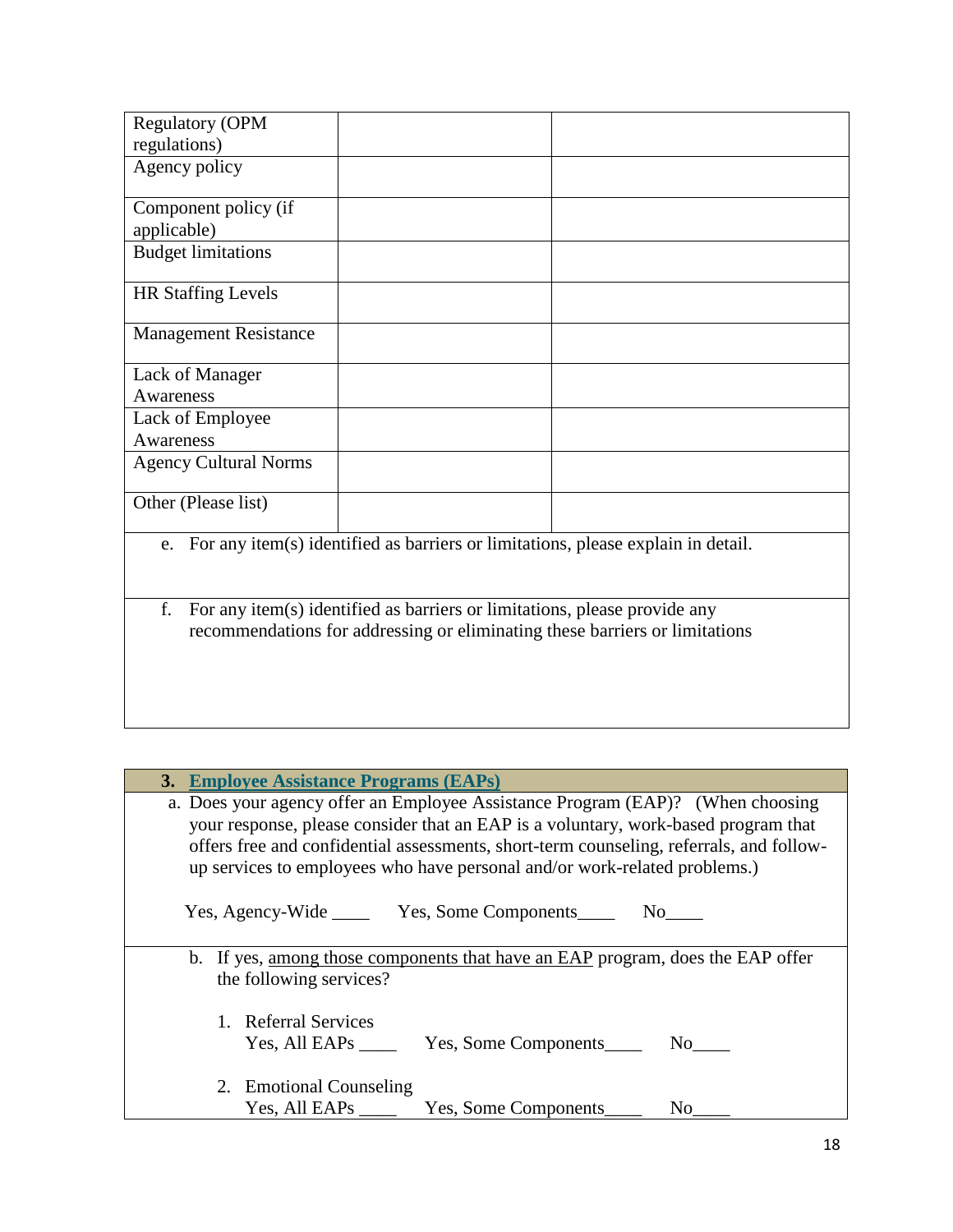| 3. Grief Counseling                    | Yes, All EAPs ________ Yes, Some Components_________ No_____                                                    |                                                                                                                                                                  |
|----------------------------------------|-----------------------------------------------------------------------------------------------------------------|------------------------------------------------------------------------------------------------------------------------------------------------------------------|
| 4. Financial Counseling                | Yes, All EAPs ________ Yes, Some Components _________ No______                                                  |                                                                                                                                                                  |
|                                        | 5. Alcohol and Substance Abuse Support<br>Yes, All EAPs ________ Yes, Some Components______                     | No no                                                                                                                                                            |
|                                        | 6. Education and Awareness<br>Yes, All EAPs _________ Yes, Some Components___________ No_______________________ |                                                                                                                                                                  |
|                                        | 7. Other (please list) or continue to question "c" if no.                                                       | Yes, All EAPs <u>Yes, Some Components</u><br>c. If yes to any of the above, please describe the specific services you offer for each                             |
| program area:                          |                                                                                                                 |                                                                                                                                                                  |
| <b>Agency Best Practices</b>           |                                                                                                                 |                                                                                                                                                                  |
|                                        | retain a talented and productive workforce.                                                                     | d. Please describe your agency best practices for using Employee Assistance<br>Programs to help foster a culture and work environment that attract, empower, and |
| <b>Barriers/Limitations</b>            |                                                                                                                 |                                                                                                                                                                  |
| Employee Assistance Programs.          |                                                                                                                 | e. Please identify any barriers or limitations that may unnecessarily restrict the use of                                                                        |
|                                        | Yes                                                                                                             | N <sub>o</sub>                                                                                                                                                   |
| Statutory                              |                                                                                                                 |                                                                                                                                                                  |
| <b>Regulatory (OPM</b><br>regulations) |                                                                                                                 |                                                                                                                                                                  |
| Agency policy                          |                                                                                                                 |                                                                                                                                                                  |
| Component policy (if<br>applicable)    |                                                                                                                 |                                                                                                                                                                  |
| <b>Budget limitations</b>              |                                                                                                                 |                                                                                                                                                                  |
| <b>HR Staffing Levels</b>              |                                                                                                                 |                                                                                                                                                                  |
| <b>Management Resistance</b>           |                                                                                                                 |                                                                                                                                                                  |
| Lack of Manager<br>Awareness           |                                                                                                                 |                                                                                                                                                                  |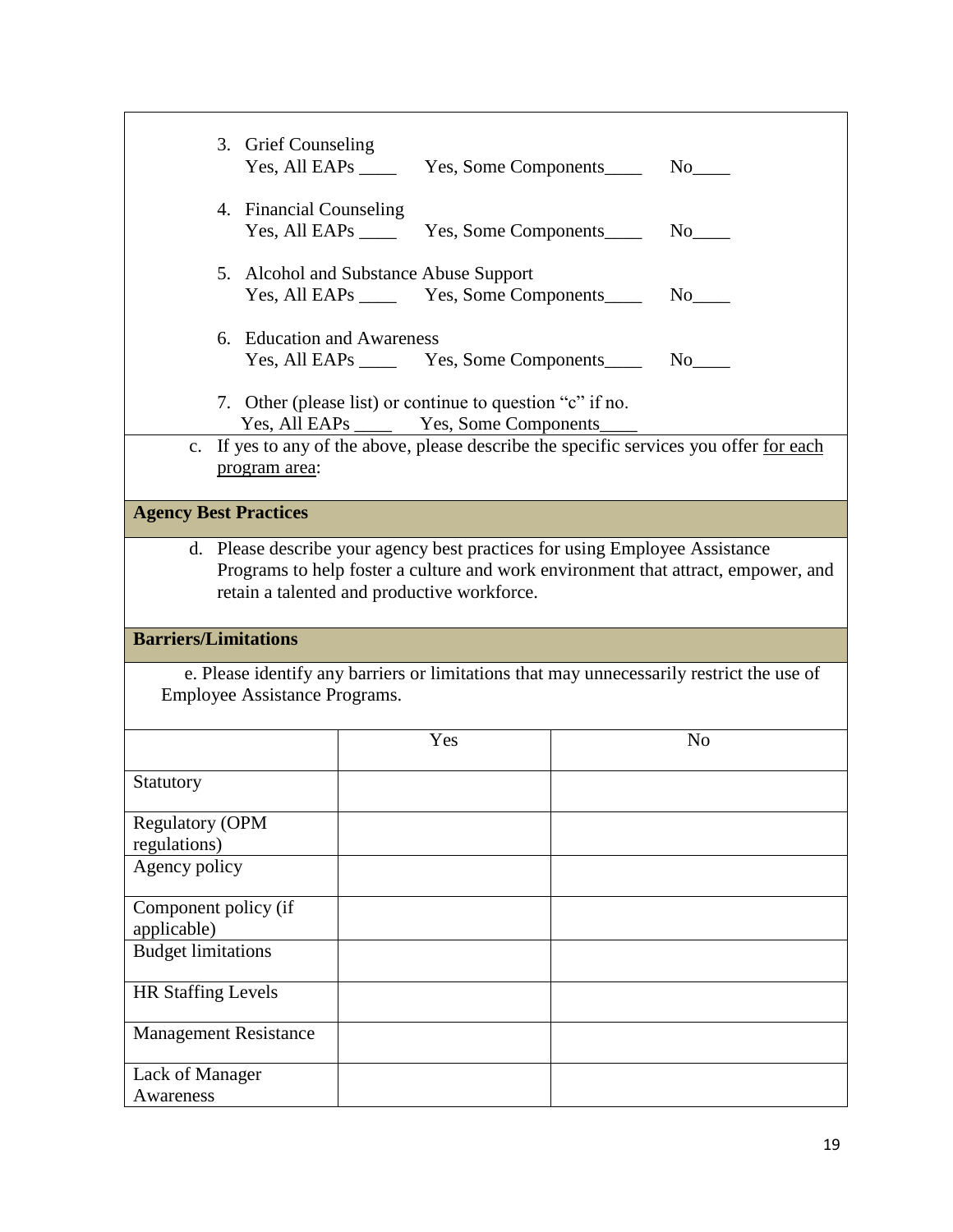| Lack of Employee             |                                                                                     |  |
|------------------------------|-------------------------------------------------------------------------------------|--|
| Awareness                    |                                                                                     |  |
| <b>Agency Cultural Norms</b> |                                                                                     |  |
|                              |                                                                                     |  |
| Other (Please list)          |                                                                                     |  |
|                              |                                                                                     |  |
|                              | f. For any item(s) identified as barriers or limitations, please explain in detail. |  |
|                              |                                                                                     |  |
|                              |                                                                                     |  |
|                              | g. For any item(s) identified as barriers or limitations, please provide any        |  |
|                              | recommendations for addressing or eliminating these barriers or limitations         |  |

| 4. | <b>Lactation Support</b>                                                                                                                                                                                               |
|----|------------------------------------------------------------------------------------------------------------------------------------------------------------------------------------------------------------------------|
| a. | Does your agency provide the following lactation supports? (When choosing your<br>response, please consider that lactation supports include any programs and services<br>that support breastfeeding in the workplace.) |
|    | 1. A private space, other than a bathroom, to express milk<br>Yes, Agency-Wide _______ Yes, Some Components_____                                                                                                       |
|    | 2. Reasonable break time to express milk<br>Yes, Agency-Wide _______ Yes, Some Components________ No_____                                                                                                              |
|    | 3. Paid break time to express milk<br>Yes, Agency-Wide ________ Yes, Some Components_________ No______                                                                                                                 |
|    | 4. Schedule flexibility to express milk (e.g., flexibility to pump when needed, flexibility<br>regarding when and/or where to make up work time)<br>Yes, Agency-Wide ________ Yes, Some Components_________ No_____    |
|    | 5. Other (please list) or continue to question "b" if no.<br>Yes, Agency-Wide _______ Yes, Some Components_____                                                                                                        |
|    | b. If yes to any of the above, please describe the specific services you offer, including a<br>description of any space(s) you provide:                                                                                |
|    | <b>Agency Best Practices</b>                                                                                                                                                                                           |
|    | c. Please describe your agency best practices for using Lactation Support Programs to<br>help foster a culture and work environment that attract, empower, and retain a talented<br>and productive workforce.          |
|    | <b>Barriers/Limitations</b>                                                                                                                                                                                            |

d. Please identify any barriers or limitations that may unnecessarily restrict the use of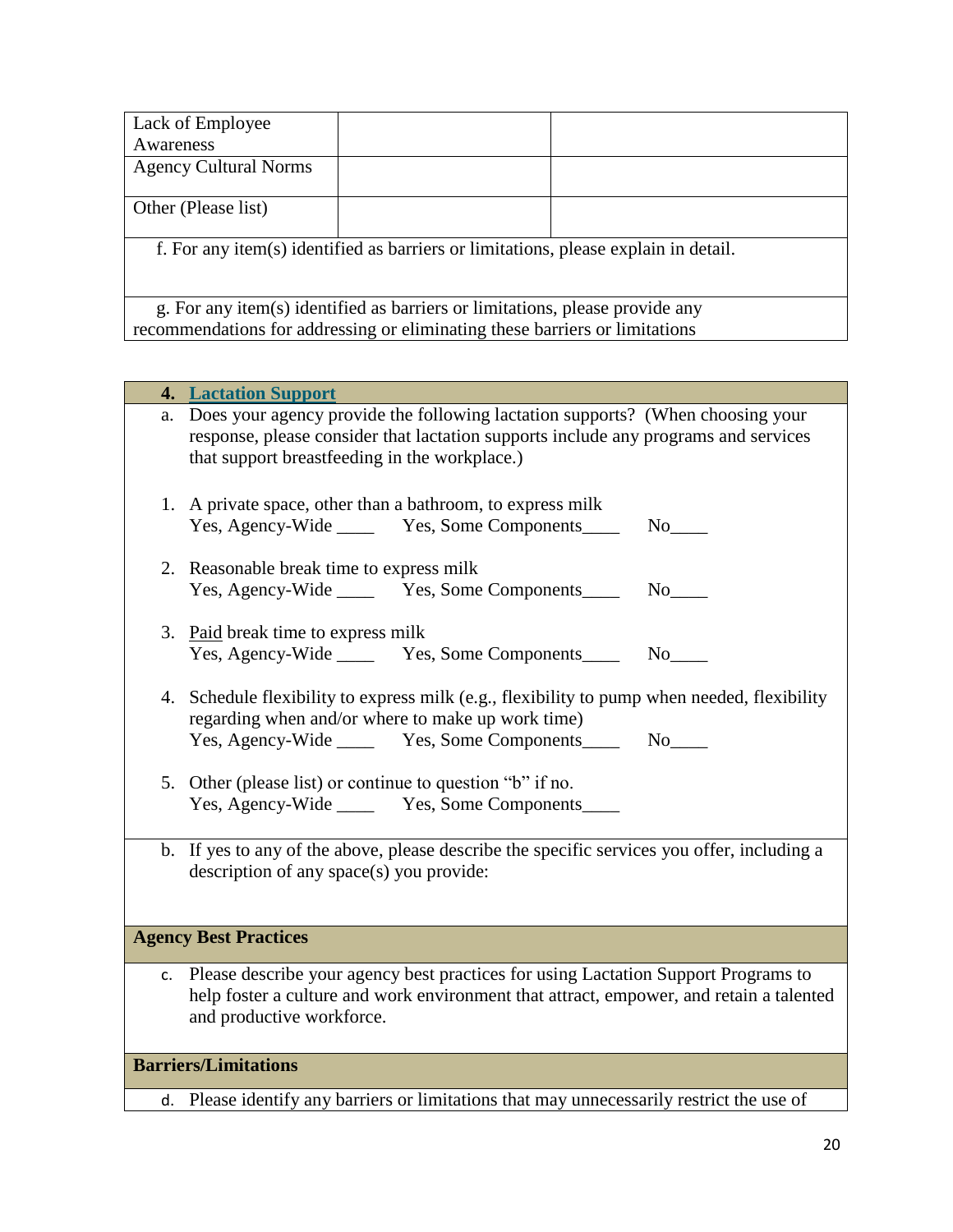| <b>Lactation Support Programs.</b>                                                                                                                                                                                                                                                                                                                                                                                                                                                                                     |     |                |  |  |
|------------------------------------------------------------------------------------------------------------------------------------------------------------------------------------------------------------------------------------------------------------------------------------------------------------------------------------------------------------------------------------------------------------------------------------------------------------------------------------------------------------------------|-----|----------------|--|--|
|                                                                                                                                                                                                                                                                                                                                                                                                                                                                                                                        | Yes | N <sub>o</sub> |  |  |
| Statutory                                                                                                                                                                                                                                                                                                                                                                                                                                                                                                              |     |                |  |  |
| <b>Regulatory (OPM</b><br>regulations)                                                                                                                                                                                                                                                                                                                                                                                                                                                                                 |     |                |  |  |
| Agency policy                                                                                                                                                                                                                                                                                                                                                                                                                                                                                                          |     |                |  |  |
| Component policy (if<br>applicable)                                                                                                                                                                                                                                                                                                                                                                                                                                                                                    |     |                |  |  |
| <b>Budget limitations</b>                                                                                                                                                                                                                                                                                                                                                                                                                                                                                              |     |                |  |  |
| <b>HR Staffing Levels</b>                                                                                                                                                                                                                                                                                                                                                                                                                                                                                              |     |                |  |  |
| <b>Management Resistance</b>                                                                                                                                                                                                                                                                                                                                                                                                                                                                                           |     |                |  |  |
| Lack of Manager<br>Awareness                                                                                                                                                                                                                                                                                                                                                                                                                                                                                           |     |                |  |  |
| Lack of Employee<br>Awareness                                                                                                                                                                                                                                                                                                                                                                                                                                                                                          |     |                |  |  |
| <b>Agency Cultural Norms</b>                                                                                                                                                                                                                                                                                                                                                                                                                                                                                           |     |                |  |  |
| Other (Please list)                                                                                                                                                                                                                                                                                                                                                                                                                                                                                                    |     |                |  |  |
| For any item(s) identified as barriers or limitations, please explain in detail.<br>e.                                                                                                                                                                                                                                                                                                                                                                                                                                 |     |                |  |  |
| For any item(s) identified as barriers or limitations, please provide any<br>f.<br>recommendations for addressing or eliminating these barriers or limitations                                                                                                                                                                                                                                                                                                                                                         |     |                |  |  |
| 5.<br>Other Support for Work-Life or Work-Life Programs                                                                                                                                                                                                                                                                                                                                                                                                                                                                |     |                |  |  |
| Does your agency provide any other support for work-life or work-life programs?<br>a.<br>(When choosing your response, please consider that work-life is the business practice<br>of creating a flexible, supportive environment to engage employees and maximize<br>organizational performance. Support for work-life and work-life programs include<br>any organizational programs and practices that actively support efforts to help<br>employees effectively integrate their work and non-work responsibilities.) |     |                |  |  |
| Yes, Agency-Wide _______ Yes, Some Components________ No_____                                                                                                                                                                                                                                                                                                                                                                                                                                                          |     |                |  |  |
| b. If yes, please describe the specific services you offer under each program area:                                                                                                                                                                                                                                                                                                                                                                                                                                    |     |                |  |  |
| c. Please describe any assistance your agency needs in any specific work-life area:                                                                                                                                                                                                                                                                                                                                                                                                                                    |     |                |  |  |